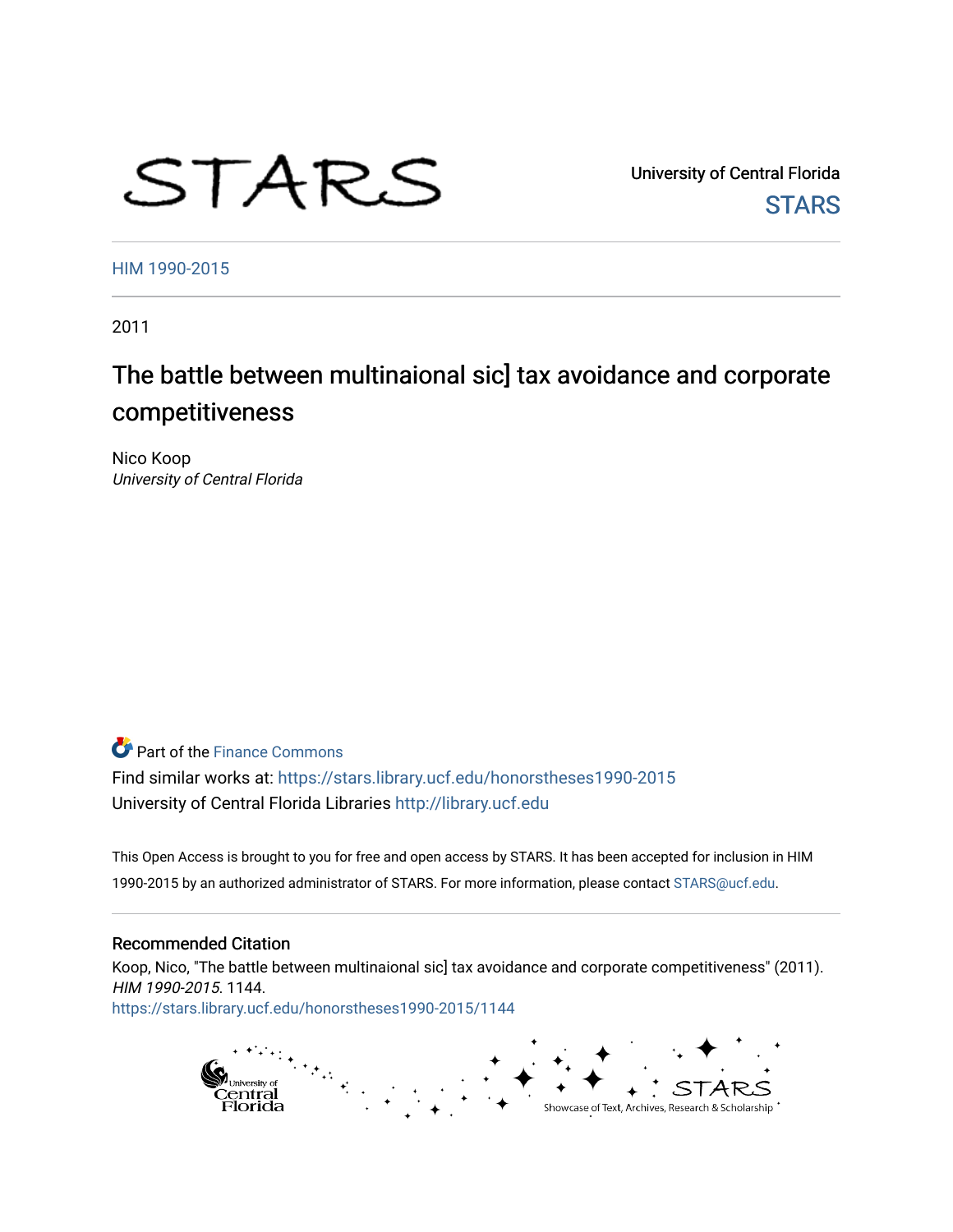## **THE BATTLE BETWEEN MULTINAIONAL TAX AVOIDANCE AND CORPORATE COMPETITIVENESS**

**By**

### **NICO KOOP**

A thesis submitted as a partial fulfillment of the requirements for The Honors in the Major Program in Finance in the College of Business Administration and in the Burnett Honors College at the University of Central Florida Orlando, Florida

Spring Term

2011

Thesis Chair: Dr. Robert Sweo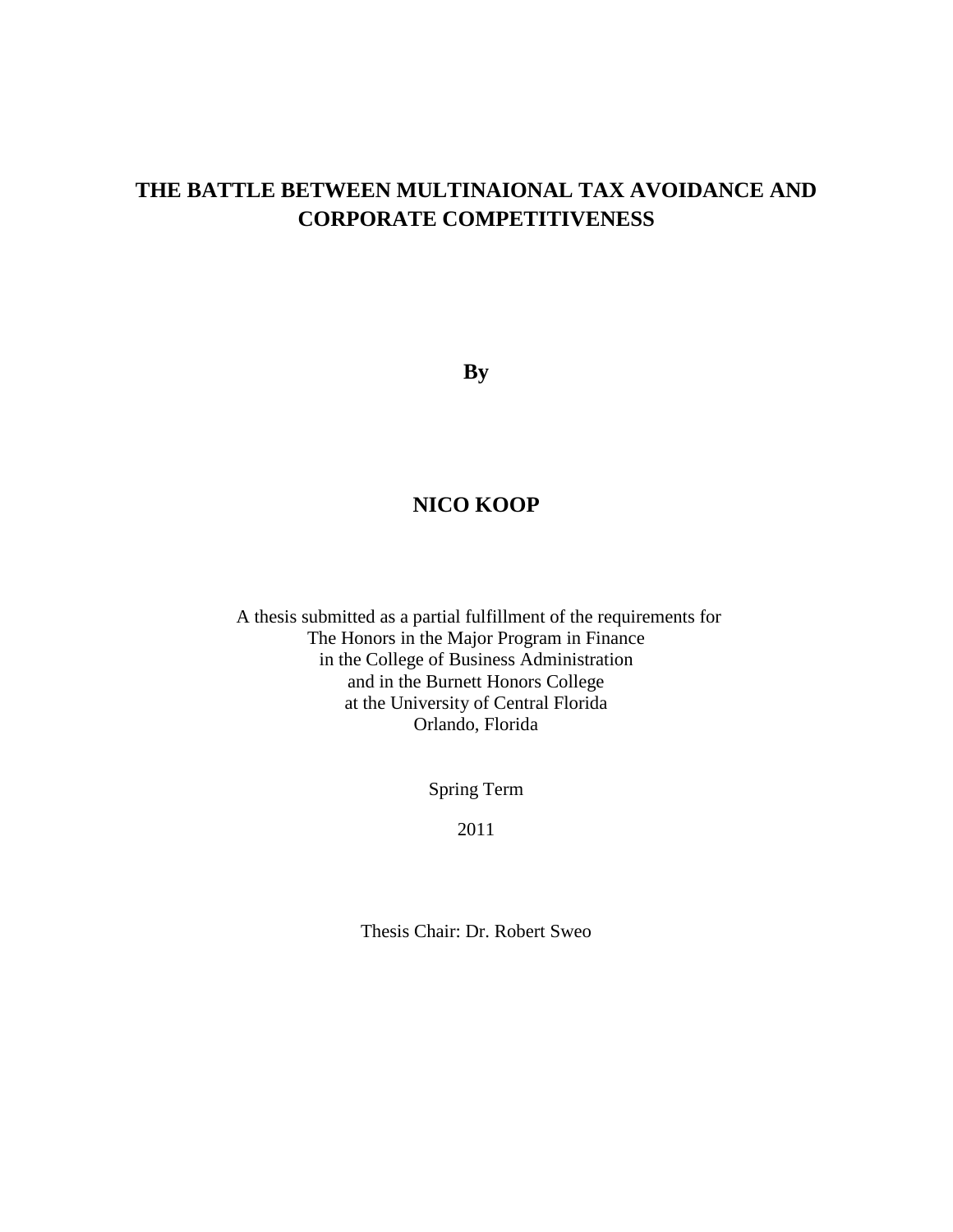#### **Abstract**

<span id="page-2-0"></span>In the past decade, there has been a significant decrease in US corporate tax revenues. Multinational companies have been employing several different techniques of tax avoidance to get around paying corporate taxes. Tax avoidance is used by any large multinational corporation for a variety of reasons. The US has one of the highest corporate tax rates in the world and is seeing many companies relocate their operations abroad to lower their tax expenses. The different methods of tax avoidance are discussed in this thesis, as well as the different reasons behind their use.

To understand how companies implement tax avoidance techniques, it is necessary to understand US corporate taxes. I have researched the few key items of US corporate taxes, which are vital to understanding the implementation of tax avoidance techniques. Through different examples you will see how tax avoidance occurs and how it benefits multinational companies.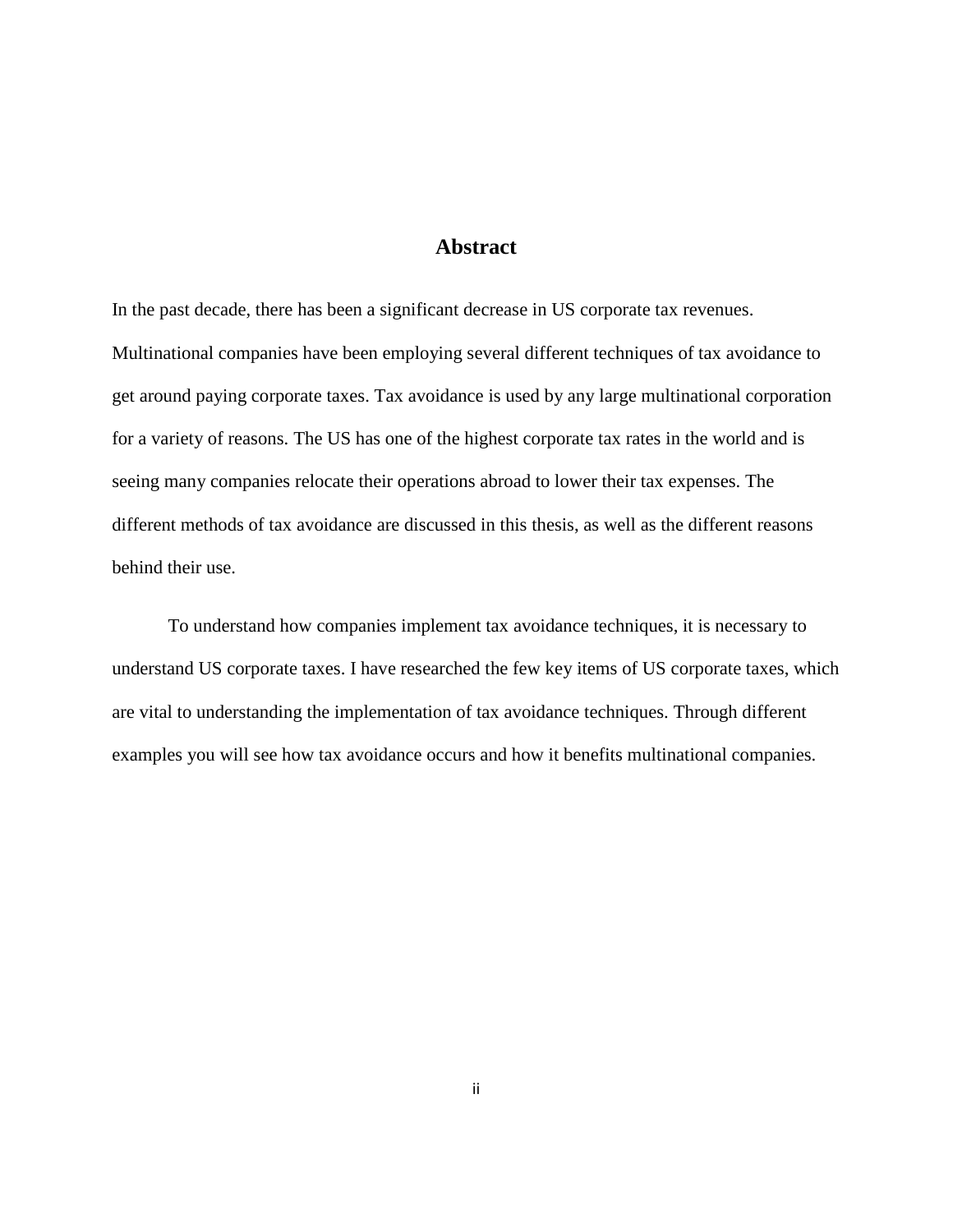#### **Acknowledgements**

I would like to express my most sincere and deepest gratitude to all those who made my thesis possible. Thank you to Dr. Robert Sweo who helped guide me through this long process. Without your help and assistance, all of this work would have been much more difficult. I would also like to thank Dr. Ray Sturm and Dr. Dean Cleavenger for being on my committee. Your input has been extremely valuable in preparing this thesis. To Denise Crisafi and Kelly Astro at The Burnett Honors College, thank you for your unquestionable devotion in guiding all Honors in the Major scholars with their research. Your assistance is greatly appreciated and a necessity with The Honors in the Major program. And to my family, Joan Koop, Hermes Koop, Andree, Anneke and Hans, thank you all for being there for me. I love you all and am very fortunate to have such a wonderful family. To all my professors, teachers, and family, thank you for all that you have done for me.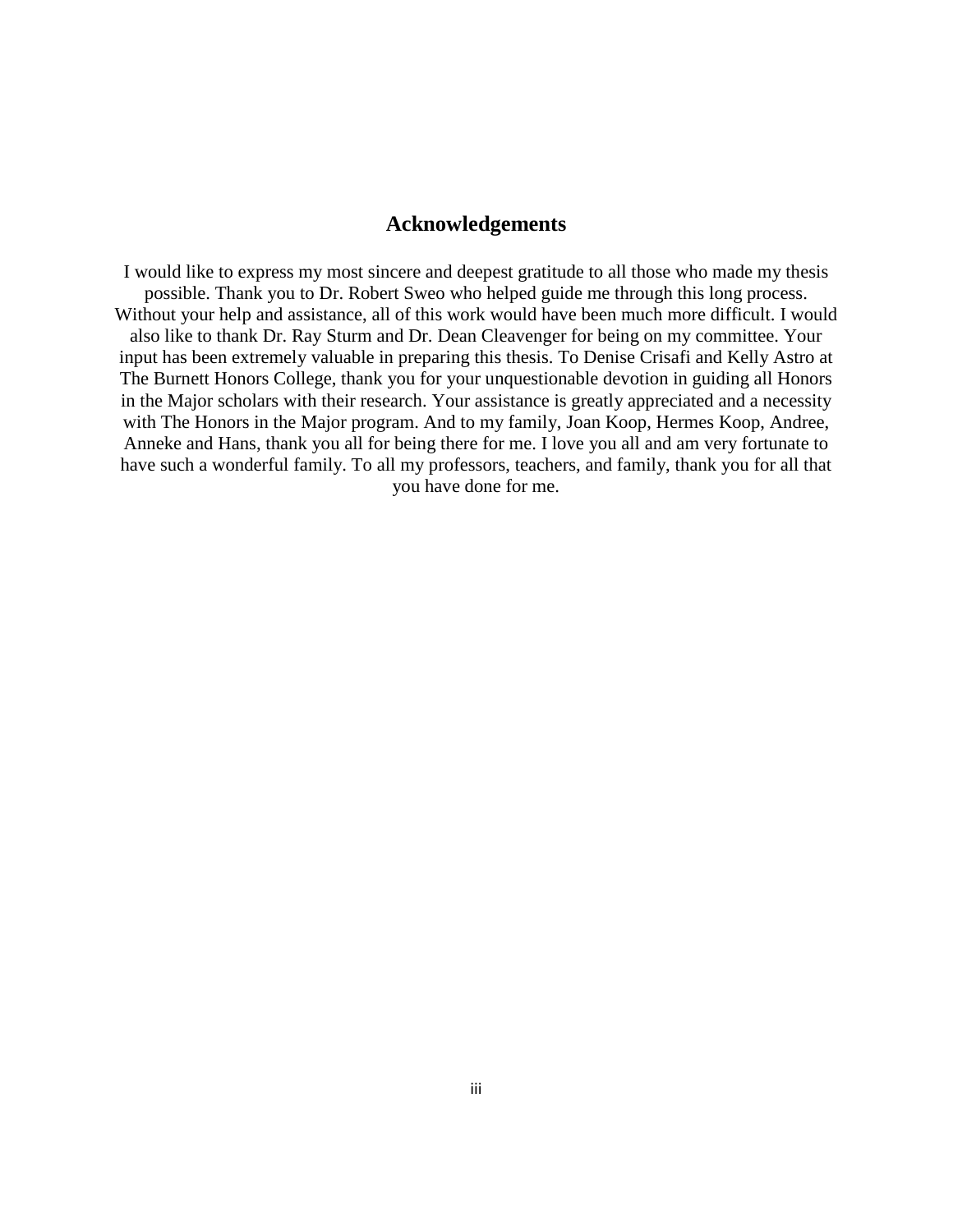## **Table of Contents**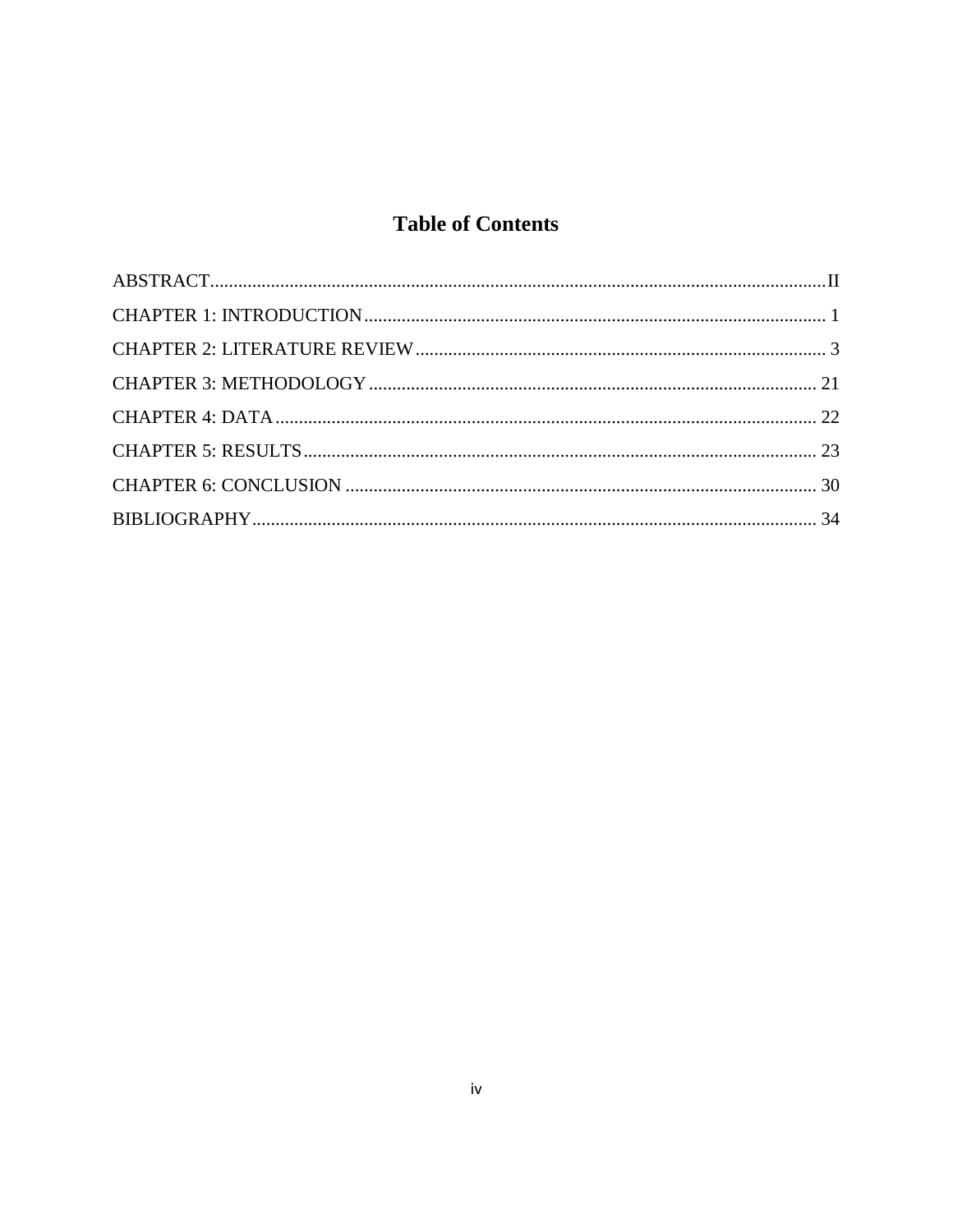# **List of Charts and Graphs**

| CHART 2: TRANFER PRICING WITH INTELLECTUAL PROPERTY15       |  |
|-------------------------------------------------------------|--|
|                                                             |  |
| CHART 4: TOP 10 FEDERAL CONTRACTORS SUBSIDIARIES17          |  |
| CHART 5: INTERNATIONALY AGREED TAX STANDARD JURISDICTIONS20 |  |
|                                                             |  |
| GRAPH 3: US INVESTMENT IN OECD DESIGNATED TAX HAVENS28      |  |
|                                                             |  |
| GRAPH 5: FOREIGN ASSETS MANAGED BY BANKS WORLDWIDE31        |  |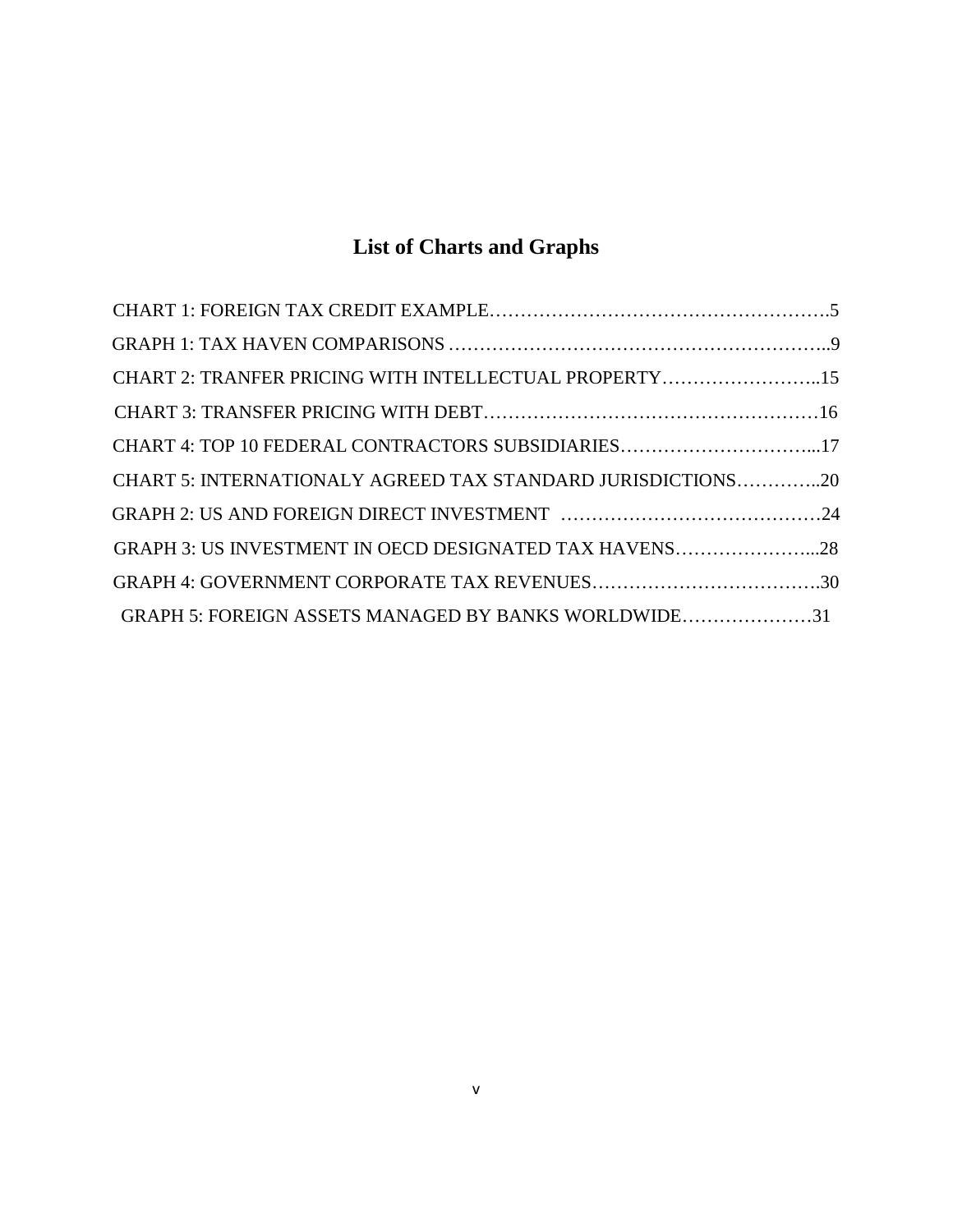#### **Introduction**

<span id="page-6-0"></span>Throughout this thesis I will be looking at several international companies and studying their relationships with corporate tax rates. Companies continuously avoid paying taxes by using various techniques. Looking at the past, records of these companies will show the different methodologies they use to manage their way through tax laws. Governments are losing huge revenues to these tax avoidance schemes. In recent years, governments have started to track down international companies and question their various ways of tax avoidance. In this thesis I will be asking the question of what are the different tax avoidance techniques that international companies use and how are different national governments trying to control them?

There are many reasons why companies are moving abroad or relocating their operations to another country. Besides the fact that many are trying to keep up with competition and continuously grow, many need to find ways to gain an advantage over the competition. To increase revenue and expand on profits, companies need to find ways to avoid paying unnecessary expenses. By moving their operations overseas, corporations largely reduce, or avoid paying altogether, corporate taxes. Corporate taxes play a vital role in governmental revenue generation, however, by reducing corporate taxes, multinational companies gain an enormous advantage over their competitors and greatly increase their after tax profits. There are many different ways multinationals do this which we will look at throughout this thesis. Looking at the different tax laws regarding the taxation of multinational companies shows how these companies avoid paying taxes on the international scale. Though they play an important role in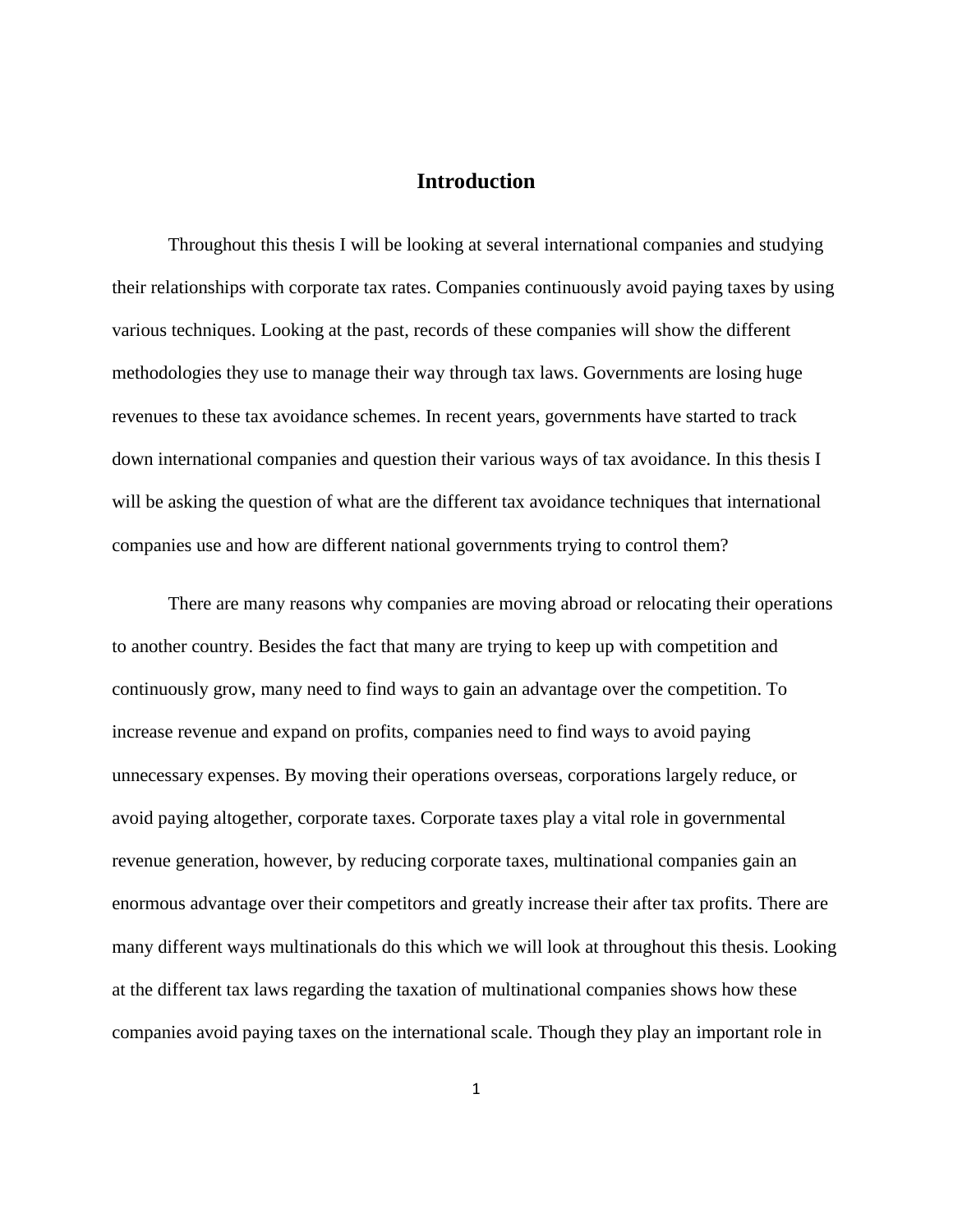government revenue generation, corporate taxes are avoided in many different ways by multinational companies to increase their income and reduce their expenses. Through the examination of company tax payments we will see how much they actually pay in taxes and the various implementations they use to avoid the payment of corporate taxes.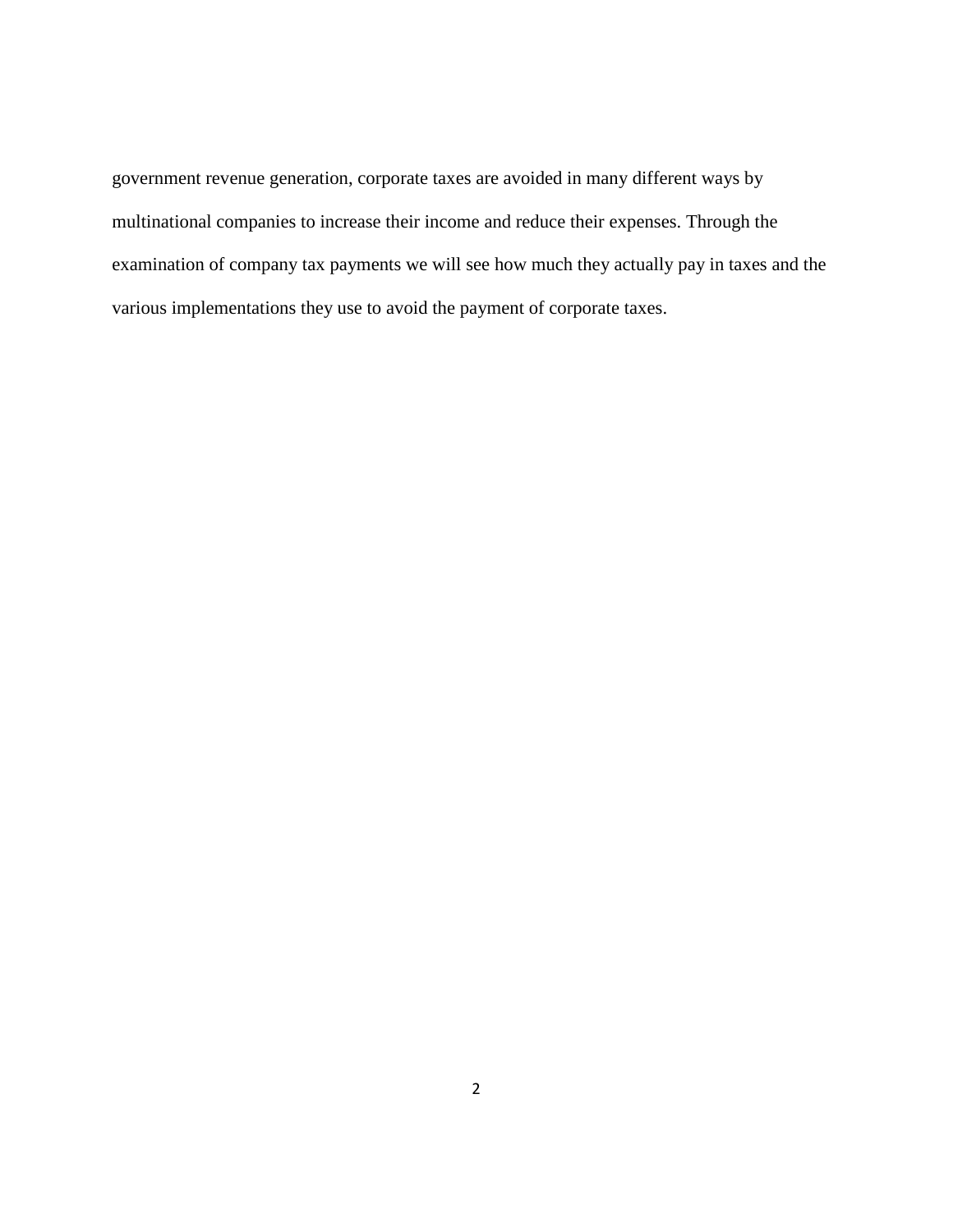#### **Literature Review**

<span id="page-8-0"></span>To have a better understanding of how companies are working around the tax system, we first need to understand the different tax systems in several parts of the world. The following section provides a review of how the different tax systems operate. There are many different opinions on the avoidance of taxes by international companies. While companies are trying to reduce their tax expenses, many believe that companies should pay their full fair share of taxes to support their governments. Further into this thesis we will show what authors say about the subject and the different methods that companies are using.

Before getting into how companies decrease their annual tax liability, we first need to have a general idea of how corporate taxes work in different countries. There are two main types of systems implemented in the world today. The first is the transaction based system, which is used in the U.S., Canada, and Germany. In accordance with this system, except for the U.S., taxes on active business income in a foreign country are exempt from their home country corporate taxes such as company sales and service income. The US does tax all active business income from foreign countries which leads to the taxation of income in the foreign country as well as in the US. The difference is that the U.S. allows a foreign tax credit of income that has already been paid to foreign countries to avoid a double taxation of income. This gives companies with operations in a foreign country a tax break from their US expenses. The second type of system is used in countries such as France, Japan, and the UK. They have a jurisdiction based approach which taxes all income of foreign subsidiaries. There is a stipulation in the tax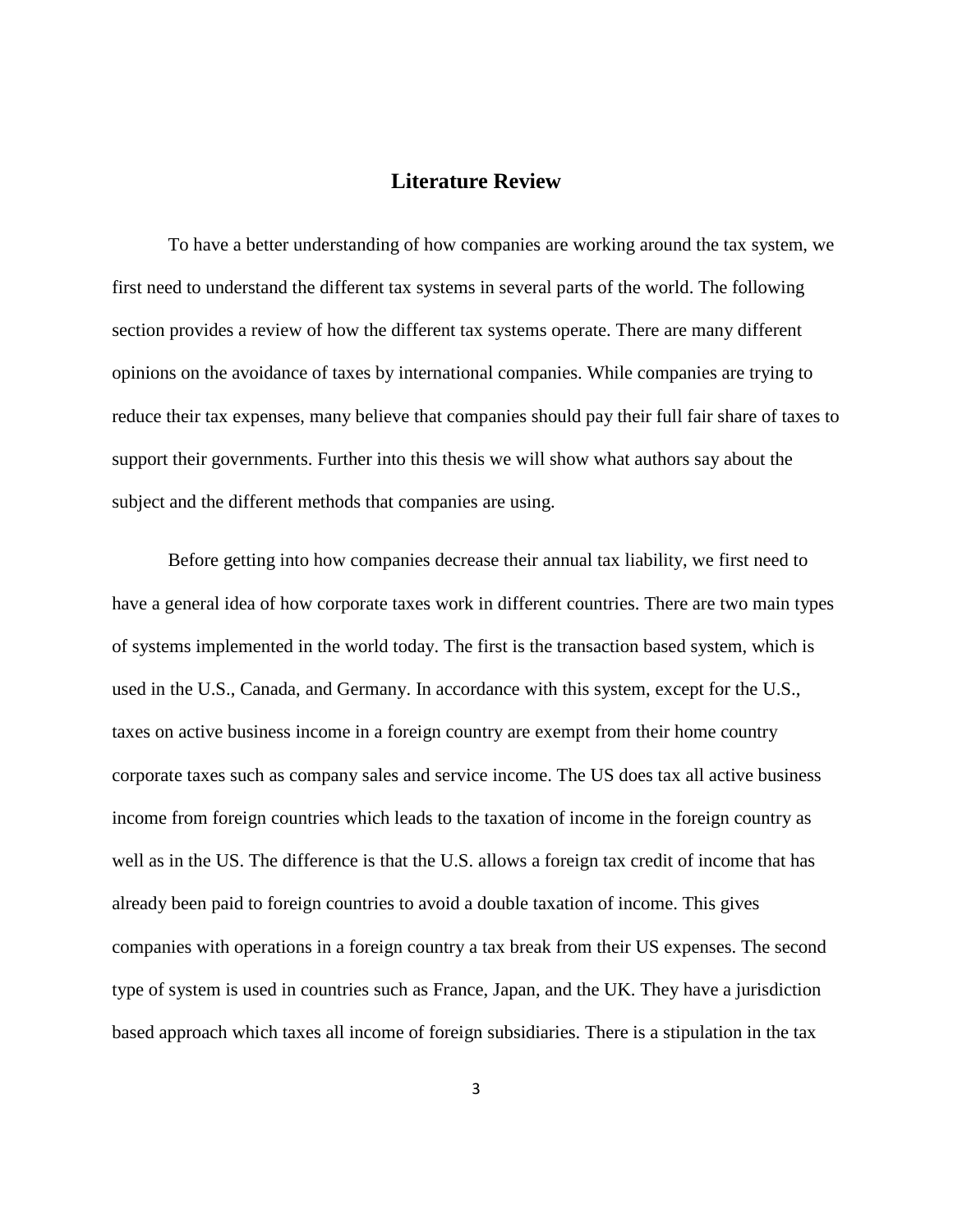code however. They exempt any active business income with a local connection from home country taxation. (Hines Jr. Feb. 20, 2009) This encourages foreign investment and allows a tax break for jurisdiction based countries. They do however tax all income of subsidiaries from low tax countries, such as tax havens.

<span id="page-9-0"></span>In the example below you will see how the foreign tax credit is utilized. The US parent company, USCo, has a foreign subsidiary, ForCo. As you can see, the foreign tax credit decrease's the US tax liability of USCo by the amount paid in taxes to country X. There is a limit on the amount of your foreign tax credit. It is equal to your foreign source net income divided by your total worldwide net income multiplied by your US tax on worldwide income before the foreign tax credit. Also note that if USCo had brought in its income from ForCo and didn't pay its taxes to country X, the 35% tax on the worldwide income would be the same for corporate taxes paid by USCo to its country of origin.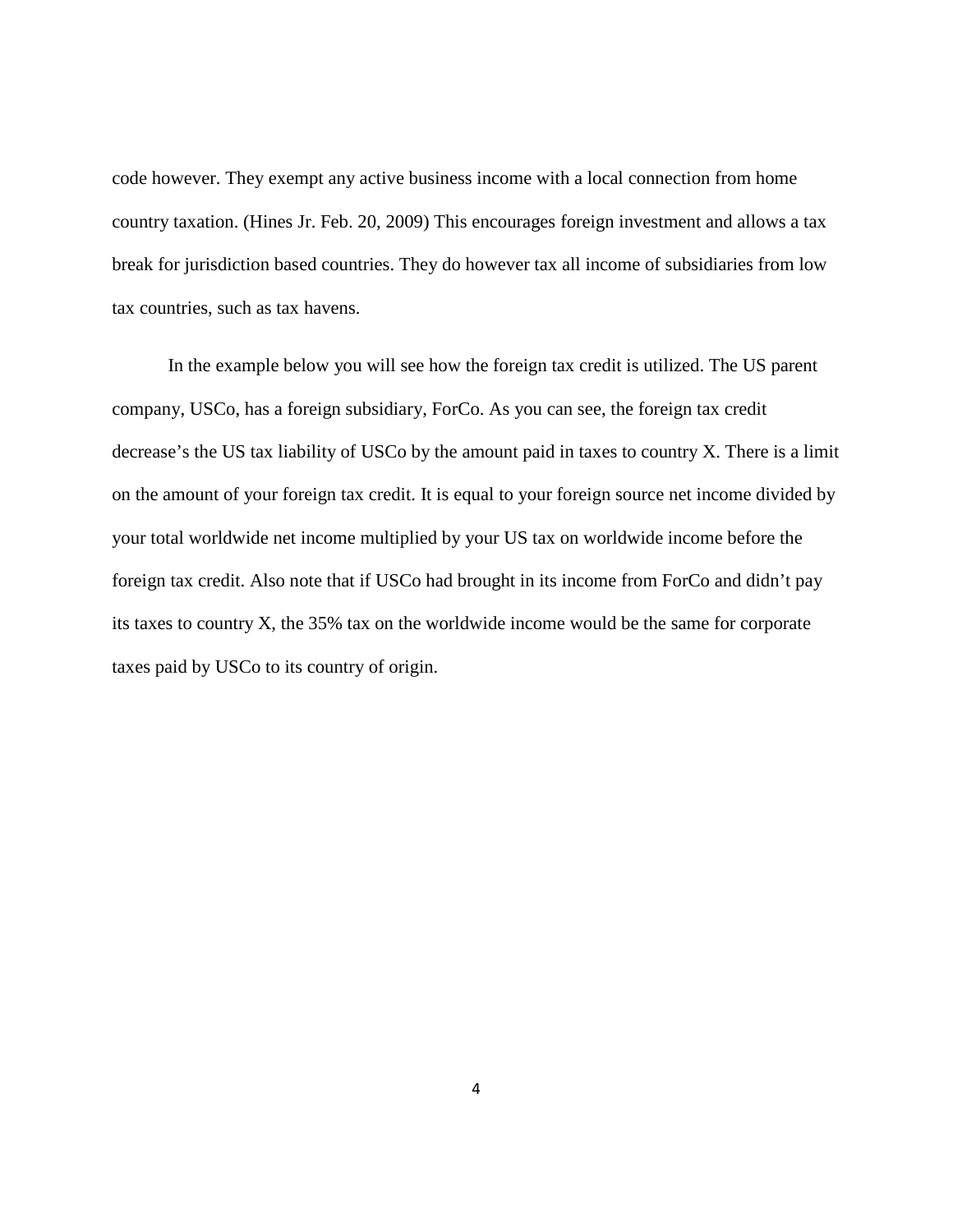#### **Chart 1**

| ForCo                                                                                                                                                                                                                                                                               |         |  |  |
|-------------------------------------------------------------------------------------------------------------------------------------------------------------------------------------------------------------------------------------------------------------------------------------|---------|--|--|
| Country X taxable income                                                                                                                                                                                                                                                            | \$1,000 |  |  |
| Country X income tax @ 35%                                                                                                                                                                                                                                                          | \$350   |  |  |
| Net income                                                                                                                                                                                                                                                                          | \$650   |  |  |
| <b>USCo</b>                                                                                                                                                                                                                                                                         |         |  |  |
| US source income                                                                                                                                                                                                                                                                    | \$1,000 |  |  |
| Dividend from ForCo                                                                                                                                                                                                                                                                 | \$650   |  |  |
| Foreign tax gross up on dividend                                                                                                                                                                                                                                                    | \$350   |  |  |
| Taxable income                                                                                                                                                                                                                                                                      | \$2,000 |  |  |
| US tax before FTC $@35\%$                                                                                                                                                                                                                                                           | \$700   |  |  |
| FTC limit*                                                                                                                                                                                                                                                                          | \$350   |  |  |
| FTC.                                                                                                                                                                                                                                                                                | \$350   |  |  |
| US income tax after FTC                                                                                                                                                                                                                                                             | \$350   |  |  |
| Worldwide operations of USCo                                                                                                                                                                                                                                                        |         |  |  |
| Income                                                                                                                                                                                                                                                                              | \$2,000 |  |  |
| Income tax                                                                                                                                                                                                                                                                          | \$700   |  |  |
|                                                                                                                                                                                                                                                                                     |         |  |  |
| $\begin{bmatrix} \text{S } 1000 & \text{Foreign} & \text{Source} & \text{Net } \text{Inc.} \\ \text{S } 2000 & \text{Worldwide} & \text{Net } \text{ Income} \end{bmatrix} \times \$700 \text{ US } \text{Tax} \text{ on } WW \text{ Inc. (before } FTC \text{ )}$<br>$*$ FTC Limit |         |  |  |
|                                                                                                                                                                                                                                                                                     |         |  |  |

In our ever growing world, companies are looking to expand their operations and increase their profits. To do this, as we are finding out, companies focus on decreasing their overall tax liability and there are two main ways a company can do this. They can either open up new branches or subsidiaries in foreign countries with lower corporate tax rates, or they can completely move their main business operations to that separate country. Both of these techniques have their advantages and disadvantages. By doing either one of these different tax avoidance techniques, companies can significantly increase their overall profit and decrease their expenses at the same time. These two techniques are regularly used by many multinational companies and will be looked into later in this thesis.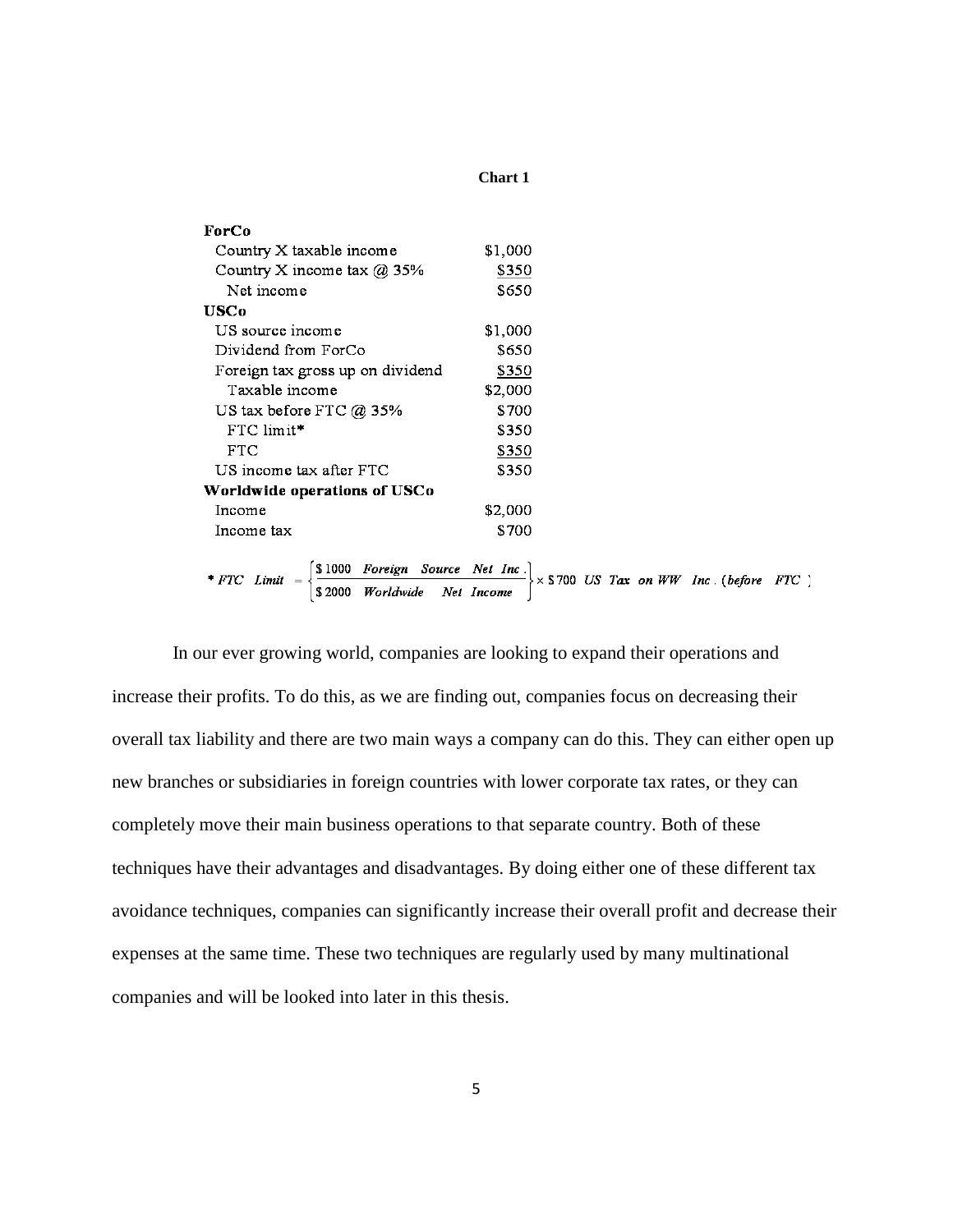Many businesses have started new branches in Ireland because of its low tax bracket. Many U.S. based companies are opening up new operations in Ireland and leaving their profits over there. Because they leave their income in Ireland, they will increase their profits and decrease their expenses due to the difference between the corporate tax rates. According to current U.S. tax law, companies don't pay the 35% tax on profits unless they bring those profits back to the U.S. They pay the effective lower tax rate in the foreign country and take a foreign tax credit in the U.S. (Sasseen May 2009) However, companies will leave most of the their profits in a country with no tax or very little corporate tax which means they will receive no foreign tax credit. They use mispricing and transfer pricing schemes with goods to reduce home country taxes which will be discussed later.

Any successful company is looking to make a profit with their operations and the corporate tax rate is a driving force in relocating core company operations and profits abroad. Corporate taxes are a large expense to any corporation and give companies incentive to relocate their operations to another country with lower corporate tax rates. By reducing their tax liability and leaving profits in foreign countries, corporations obtain excess profit and can reinvest it in whatever manner they see fit for the company. Many technological firms such as Microsoft and Dell have opened branches in Ireland due to its low corporate tax incentive. (Murray-West 1999)

With one of the highest corporate tax brackets in the world, the U.S. has seen an increase of companies relocating their core business operations to foreign countries. The highest current corporate tax rate in the U.S. is set at 35% without the added surtax. This corporate tax rate far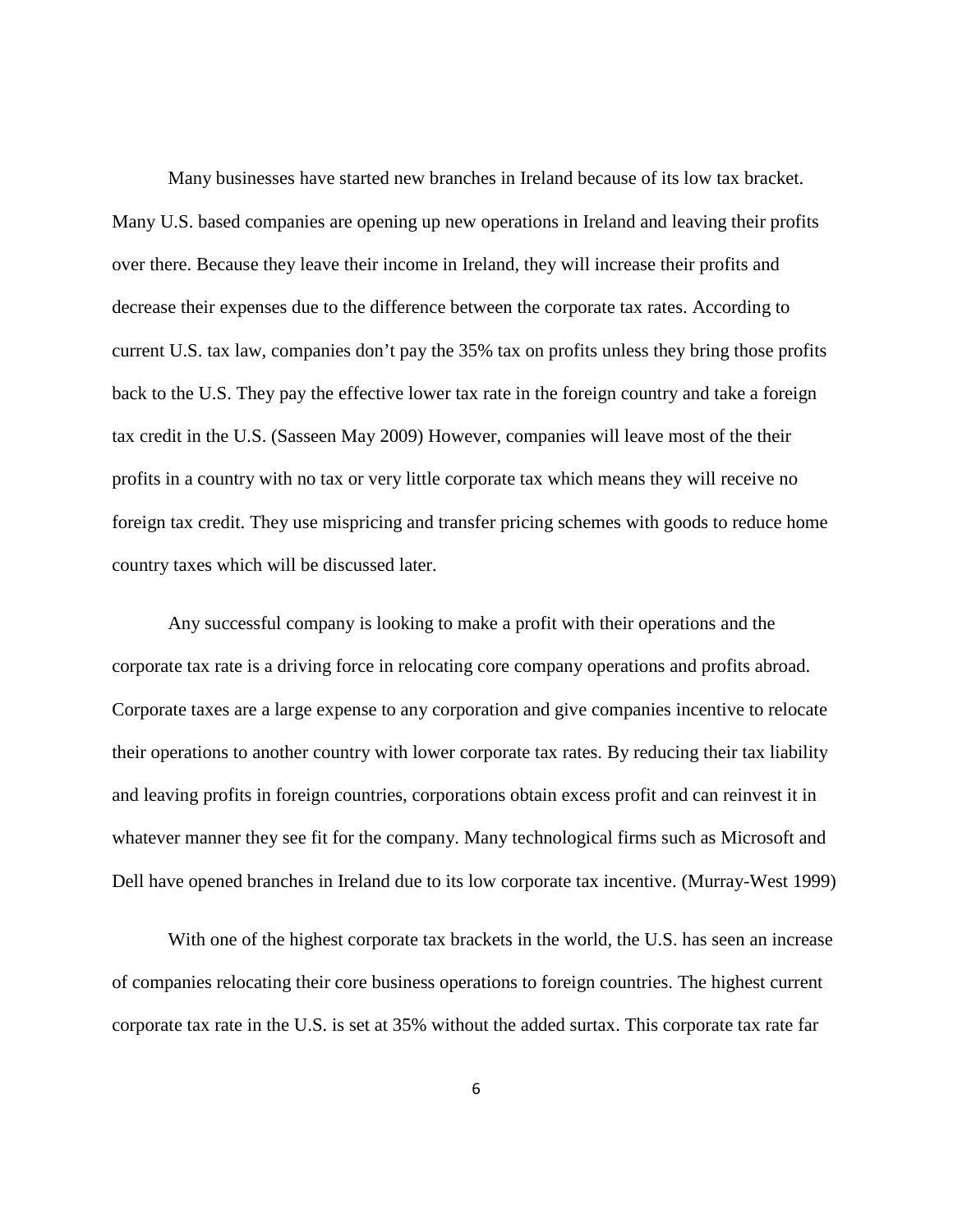exceeds the corporate tax rate in Ireland, which has an effective 12.5% tax on all trading profits in the country. (Murray-West 1999) This means that companies with commercial or industrial services will benefit from the tax by moving their operations there. Companies are going to base their operations where they can make the most profit and reduce their tax expenses. There are many countries that offer either no corporate tax rate or a very minimal one. These low tax countries are becoming a key part of tax planning strategies in recent years. They are referred to as Offshore Financial Center's or OFC's in a legal and professional sense. (Larudee 2009) They are more commonly referred to as tax havens or tax shelters which are more comparable to the nature of their business.

When another branch of a multinational company is opened, the profits from sales are generally held within that country. In 2006, only 10.5% of sales of US controlled foreign corporations made it back into the US. (Hines Jr. Feb. 20, 2009) If sales were to be brought back into the US then they would be taxed at the appropriate corporate tax rate for that company. Most US controlled foreign corporations will either keep the sales in the country of origin or transfer them to a tax haven with a little to none corporate tax rate. As we saw before, companies can obtain a foreign tax credit for any taxes they have paid to foreign governments. The amount of the foreign tax credit is limited however to the amount of foreign source income divided by that company's worldwide income. That amount is then multiplied by the product of the US tax of worldwide income. Since the US has one of the highest corporate income taxes in the world, companies have no need to worry about the limit of their foreign tax credit. They will generally be below or at the same level of their foreign tax credit limit. If another country had a higher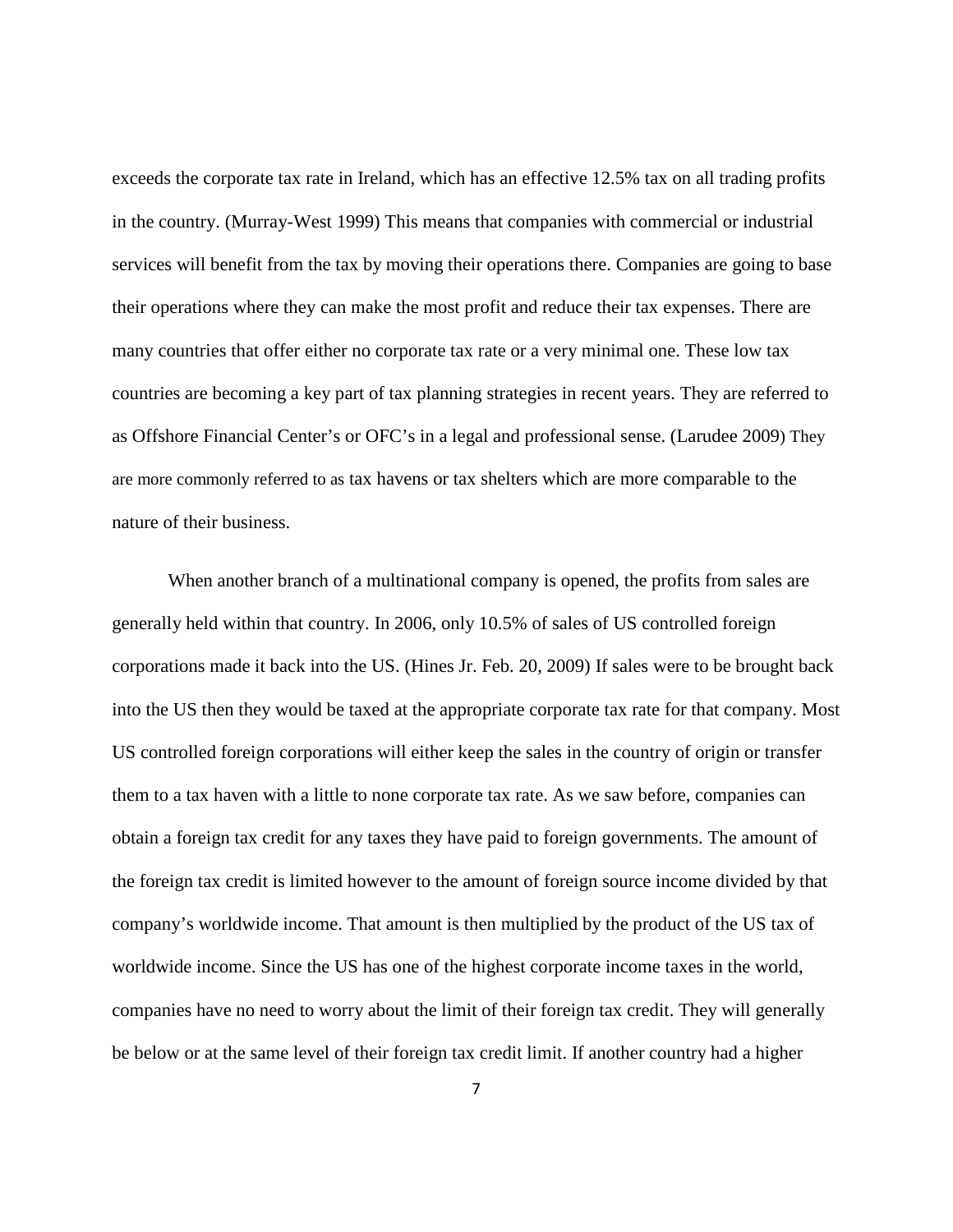corporate tax rate then the US, then that company would be limited on the amount of their foreign tax credit. The foreign tax credit will always be proportionate to the US corporate tax rate of 35 percent and will limit the credit to 35 percent of foreign source income. Multinational companies, for the most part, will never pay taxes in a country with a high corporate tax rate.

While many companies are starting to relocate their operations overseas, in the U.S., there are laws that regulate them from moving abroad. If a company feels compelled to move outside of the U.S., they will be taxed on the difference between the current value of their stock and the book value. (Murray-West 1999) Gerry Fagan, who is a Financial Controller at Jefferson Smurfitt, says this is one reason why companies, once established in the U.S., tend to stay there. (Murray-West 1999) This is a very large disadvantage to moving abroad but could prove profitable in the future if done properly and in the right situation. Many U.S. based companies have said if given the chance to start their companies again, they would choose another country. Bob Perlman, head of tax at Intel, said if he was to start his company again, he wouldn't start it in the U.S., but in a low tax country such as the Cayman Islands. (Murray-West 1999) Tom Armstrong, who is vice president of tax at Dell, is in strong agreement with Perlman and says every tax payer in the U.S. feels that way. (Murray-West 1999)

There are many different countries where a company can centralize its operations. They are referred to as OFC's or tax havens as discussed before. Many companies prefer to delegate their main business operations and bank accounts here because of their low tax incentives. These countries often have very little or no taxes at all. Some tax havens even have a set of firm secrecy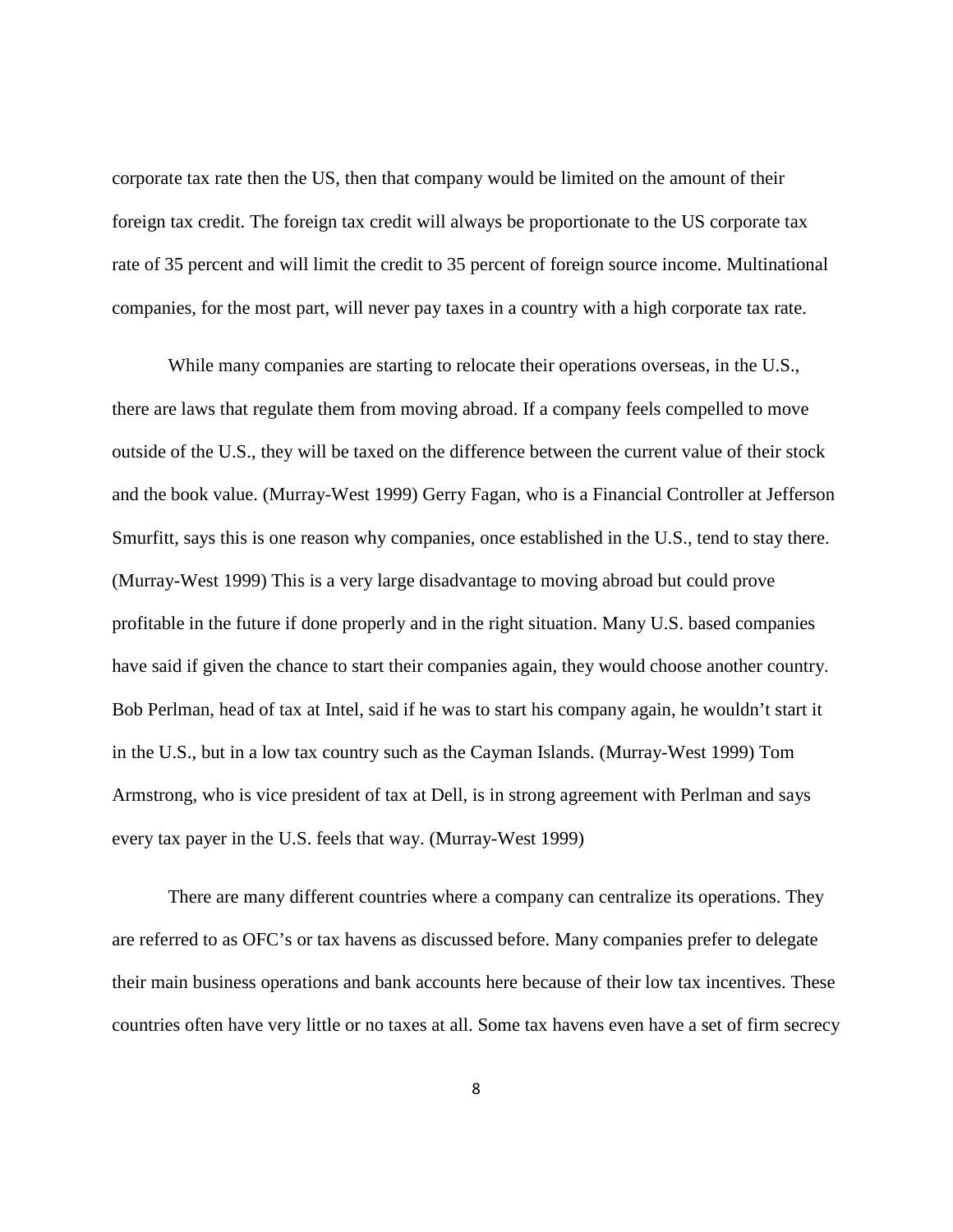laws for the reporting of company transactions and bank accounts. In general, tax havens tend to be small island countries with small populations and very large GDP's. (Dharmapala 2008) These small island nations need a way to attract business so they lower their corporate tax rates significantly so that companies from around the world will open subsidiaries in their country. They are located in central areas to several major countries for account access and coordination of companies operations. Tax havens are just countries looking to expand their economies by offering incentives, such as low tax rates. Graph 1, pictured below, shows some typical features of tax havens compared to non tax havens.

<span id="page-14-0"></span>



Dharmapala and Hines (2006).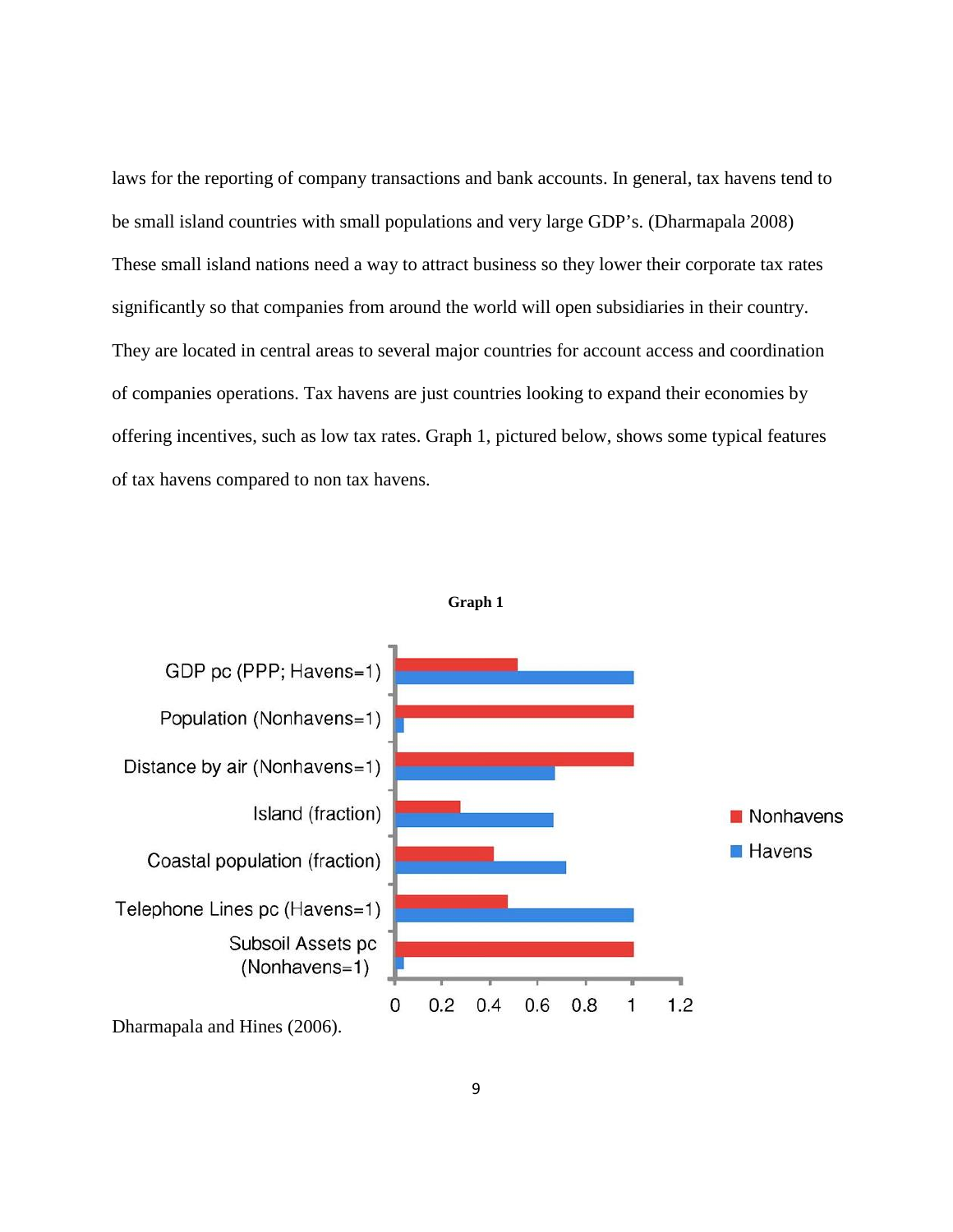There have been many questions raised as to whether companies use tax havens for tax evasion or tax avoidance. In tax avoidance, companies implement a tax planning strategy to decrease their tax liability in a legal way. For examples, a company can store funds in a tax deferred or tax exempt account in its country of origin. For an international strategy with tax avoidance, companies can locate all their profits and income in a bank account, generally in a foreign tax haven. With tax evasion, companies are using illegal planning strategies to set up the illusion of a small tax liability. There are a variety of different ways companies do this, such as misleading company information on their pro forma or not recognizing all company profits in their tax filings. Companies will lie about their total earnings or not list all of their total assets which will decrease their taxable income. What we are looking at in this thesis are the different ways that companies implement their use of tax avoidance to decrease their tax expenses. We will look at tax avoidance strategies of a company and see how it affects its country of origin with its decreased tax liability.

Since the early 1930's, corporations have been opening subsidiaries in tax havens and opening bank accounts in them to store their funds. The first well known tax haven was Switzerland because of its strong banking secrecy laws. Tax havens first started as a place for Al Capone and the mob to hide their money. They were a popular place for drug trafficking money and casino revenues. Soon the Bahamas, with some of the world's strictest secrecy laws, became a favorite place for the mob to keep their money. In 1966, The Cayman Islands, which already had zero taxes, adopted strict banking secrecy laws which made it a rapidly growing tax haven. The market for tax haven's soon exploded with the Eurodollar market in the late 1960's and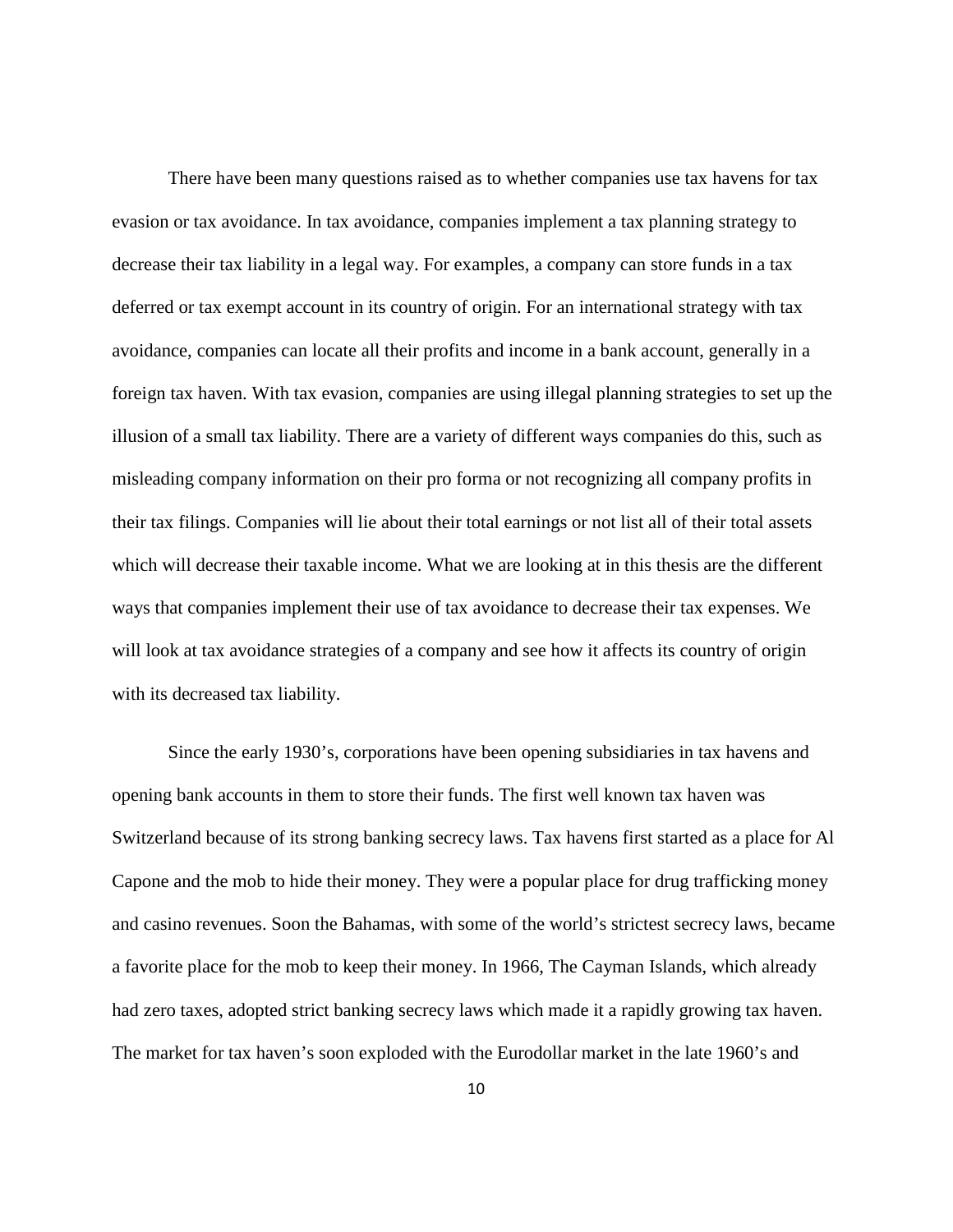1970's. It is said that by the end of the 1970's, 385 billion Eurodollars were booked offshore in total, with 30 billion of those dollars booked in the Cayman Islands. (Larudee 2009)

To have an effective tax planning strategy and implement tax avoidance, companies concentrate their income and subsidiaries in low corporate tax countries, such as tax havens. Companies have had effective tax planning strategies for decades using tax havens. As tax havens have been growing in popularity, many countries are increasing regulations for utilizing them. There can be huge fees and penalties for leaving one country and incorporating in another country, such as those discussed before with the U.S. penalty. Many companies are beginning to regret the decision not to incorporate in a low tax country. In 2002, U.S. multinational firms alone had over \$639 billion of untaxed earnings offshore. Currently, tax havens hold at least \$10 trillion dollars in assets. (Larudee 2009) This statistic shows how widely used tax havens are, and how much they are utilized.

In order to utilize a tax havens low tax rates, companies' first need to transfer and store their funds in a subsidiary located in a tax haven. One of the most common ways of transferring money to a company's subsidiary in a tax haven is by transfer pricing. This method not only shifts profits to tax havens, but also distorts data used in a company's financial statements. What will happen is a multinational company will set up a subsidiary in a tax haven and a production plant in a host country with relatively low production costs. The production plant will sell its goods to the subsidiary in the tax haven at the cost of production. This will show as zero profit in the host country and will present the production plant with no tax liability in its host country. The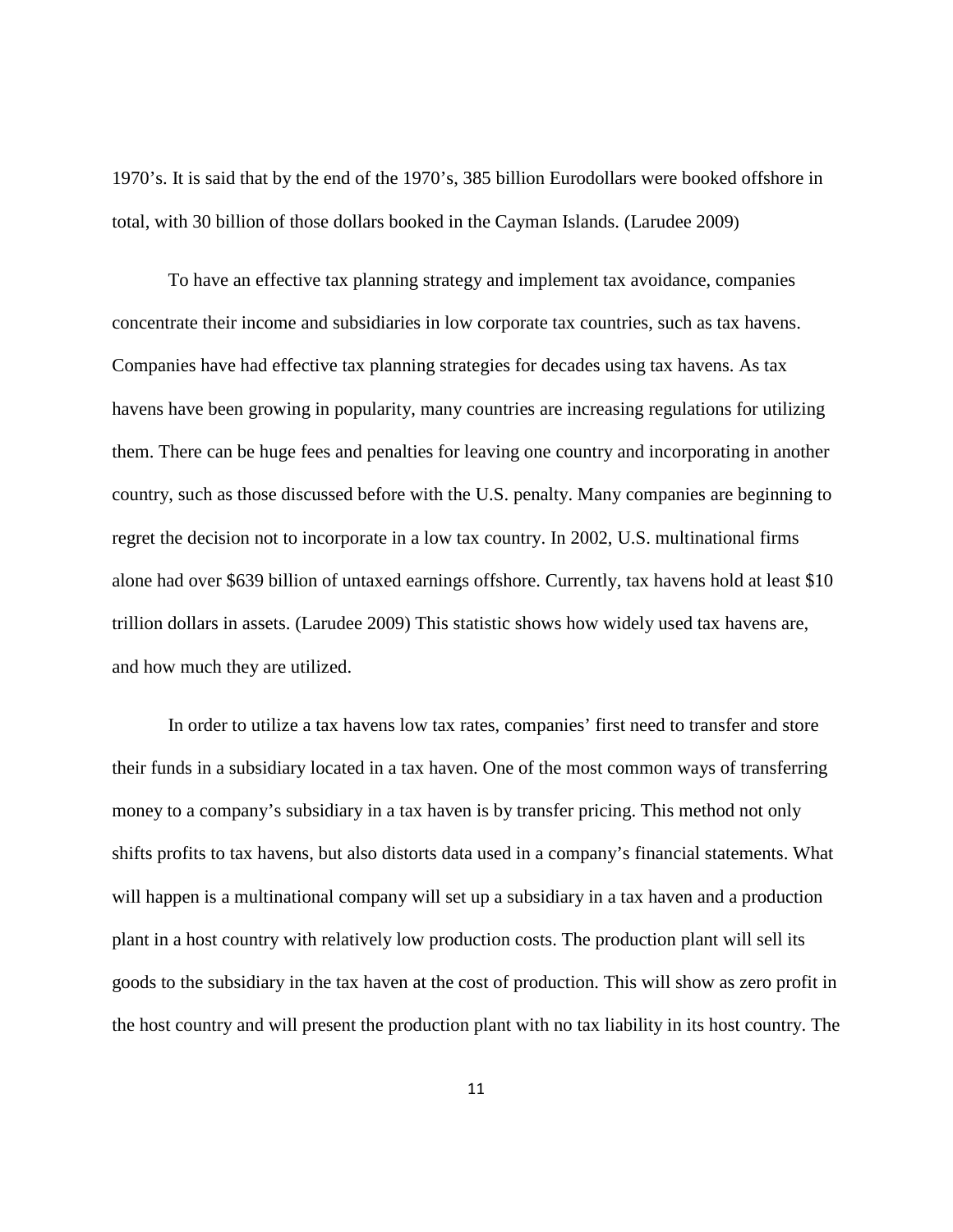subsidiary in the tax haven will then sell the goods at a large markup to the parent multinational company in the US or country of incorporation. This shows the subsidiary in the tax haven as having a large profit. Since there is little to no tax in these tax havens, the subsidiary will retain almost all of its profits. The goods are then shipped straight from the production plant to the multinational company without ever passing through the subsidiary. The subsidiary is mainly just a mailing address with minimal staff and office equipment. (Larudee 2009) Once the subsidiary repatriates its profits to the parent country, if it ever does, they will be eligible for standard corporate tax rates.

Once the main multinational company has exported and imported all of its goods, it needs to put the shipments on paperwork. When the company reports its data, the shipments from the production plant in the host country to the subsidiary in the tax haven will be understated and the shipments from the subsidiary to the multinational company will be overstated. Since the goods were sold from the production plant to the subsidiary at the cost of production, they will be undervalued. And the subsidiary will show large profits from selling the goods to the multinational company at a large markup. In both the production plant and the multinational company, profits will be greatly understated. (Larudee 2009) The production plant is selling at an extremely low price and the multinational company is buying at a significantly higher price. The subsidiary in the tax haven will appear to have generated all the profit from the goods and will make the production plant and multinational company appear as if they have made little to no profit.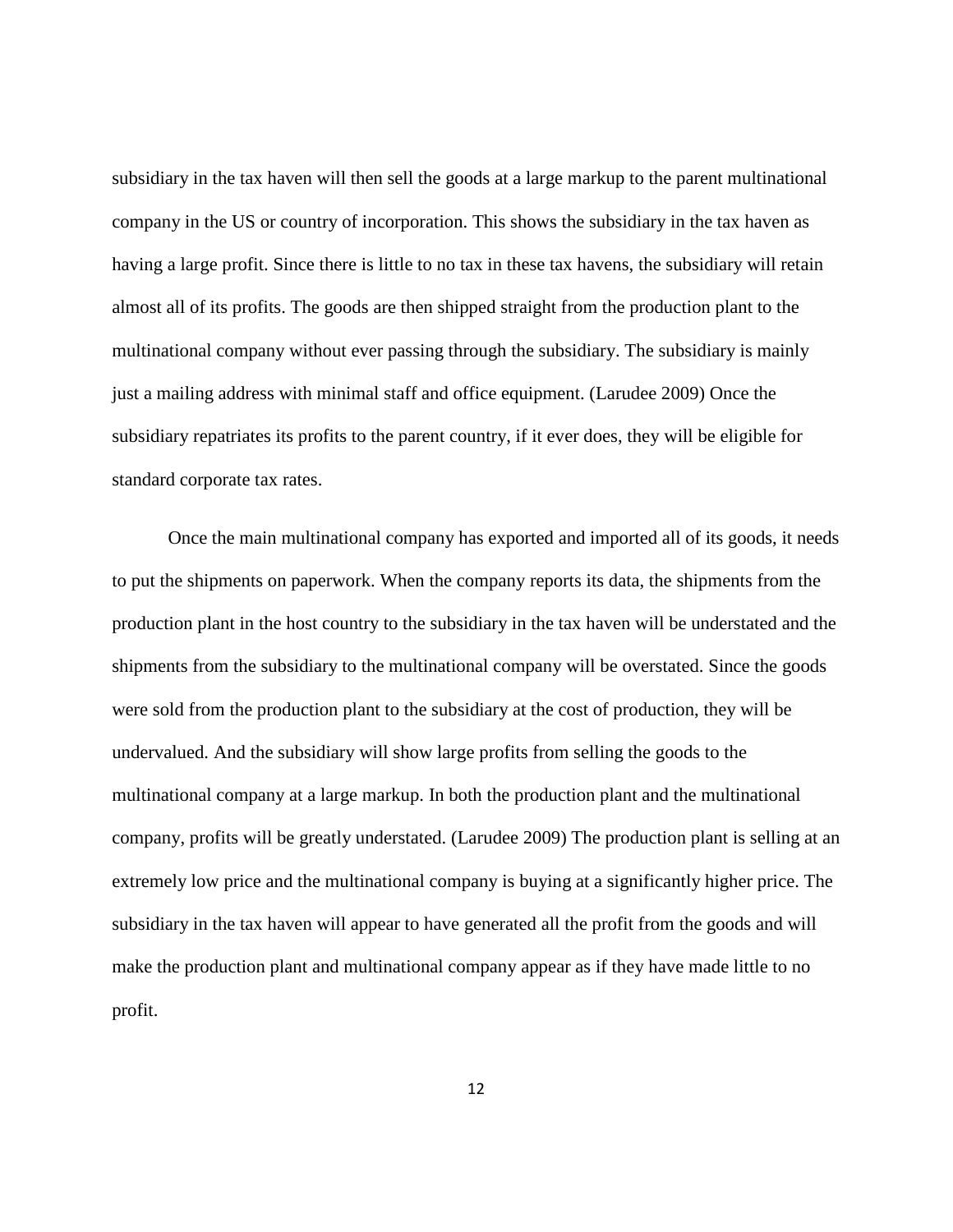An important part of transfer pricing are the "Check the Box" regulations. Implemented in 1997 by the US Treasury, these regulations allow multinational companies located in the US to use hybrid entities. The subsidiaries of a multinational company are classified as a separately incorporated affiliate under the tax rules of another country, or as unincorporated branches under the tax rule of the US. The "Check the Box" regulations were initially designed to reduce the administrated burdens faced by small firms. The new regulations were meant to allow small firms to choose their organizational form for tax purposes. If an entity has at least two partners, it could classify itself as a partnership of as a corporation. (Dharmapala 2008) Little did the US Treasury know that large multinational corporations would soon take advantage of these new regulations. This new regulation allows subsidiaries of multinational corporations to be classified as a separately incorporated affiliate of the parent company. The "Check the Box" regulations are a vital part in a multinational corporation's use of subsidiaries. These regulations allow the multinational corporation subsidiaries to appear as if they are a separate entity, which permits them to incorporate in another country under that countries tax laws.

Another important aspect of these incorporated affiliates is how they control ownership interest. Multinational corporations will set up several subsidiaries around the world. Each subsidiary will hold a percentage of interest in the main company or another incorporated affiliate. The subsidiaries in this instance are referred to as brother and sister corporations. Each brother or sister corporation will have up to five individuals who will hold up to an eighty percent interest in their subsidiary or another affiliated subsidiary. This gives the individuals a majority control over the separate brother of sister corporations with their shareholder rights. The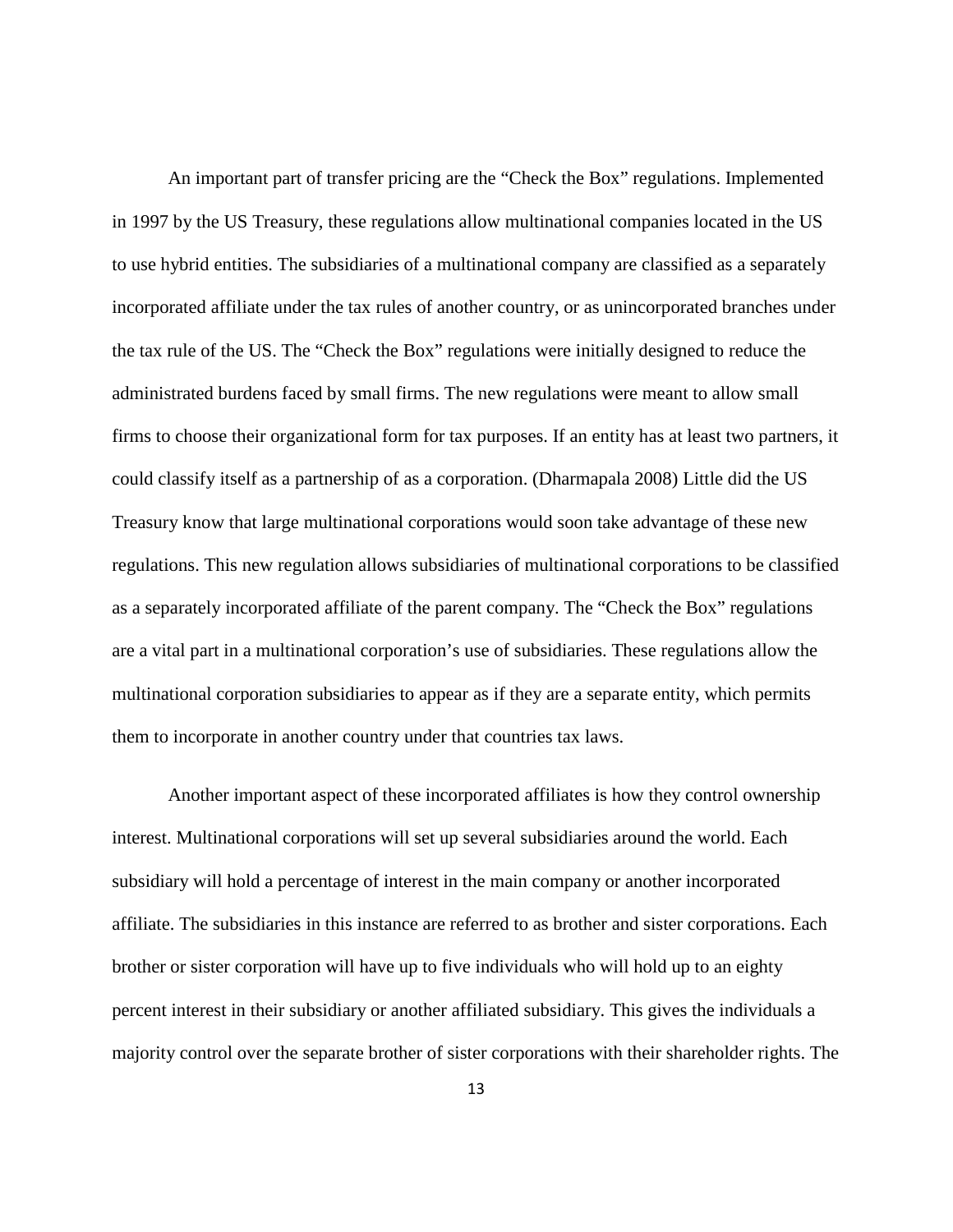individuals who hold the ownership interest are associated with the main parent company act in the best interest of the corporation. In 1999 United Parcel Service was held liable for 1.7 billion dollars in taxes and penalties in connection with one of its subsidiaries in Bermuda. They set up an insurance agency which would charge the shipper for its risk insurance. The US tax court decided the subsidiary was charging three times more for what was actually suitable. The subsidiary was determined to be a brother sister affiliate of UPS and was deemed a profit center by the US tax court. (Lonkevich 1999)

There are several different strategies that can be used which are centered on transfer pricing. There are many different divisions inside of a company, and a vital division for growth is research and development. This division mainly consists of intellectual property and has income based on royalties. Another strategy that we will go over is the strategic use of debt. Debt can generate deductions on a company's annual tax filings. A company may have many different debt sources which play a critical role in that companies tax planning. These two strategies are going to be the main focus of our look into transfer pricing.

Below in Chart 1, you will see an example where a company owns intellectual property and is having its royalty payments flow to a low tax country. In this example, a Dutch company, firm A, has subsidiaries in Germany and Ireland. Firm A will locate its intellectual property in Ireland along with its stream of royalties. All royalty payments located in Firm A and its subsidiaries will be streamed to its low tax subsidiary. In this case Ireland has the lowest tax rate out of its other branches. US multinational companies with a large focus in research and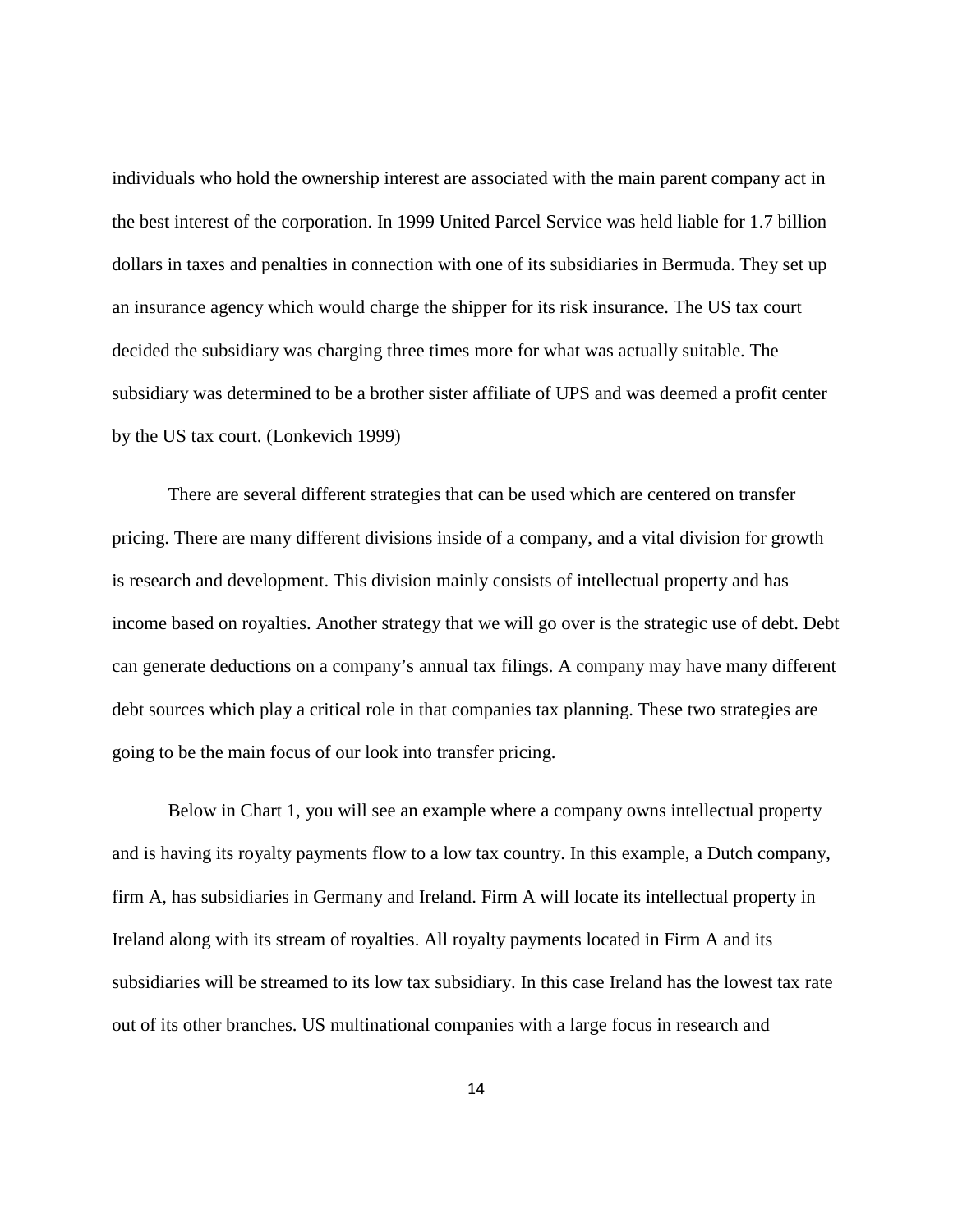development will use this strategy to generate a lower tax liability with its intellectual property. (Dharmapala 2008)

**Chart 2**

<span id="page-20-0"></span>

Dharmapala and Hines (2006).

Transfer pricing has a somewhat different approach with a company's debt. The strategic use of debt will benefit the multinational company when they locate their debt in a high tax country. This method is known as interest stripping or earnings stripping. (Dharmapala 2008) As you can see in Chart 2 below, affiliate B in Ireland makes a loan out to affiliate C in Germany. This allows for a tax deduction, based off of the interest payments, in Germany. Interest payments made on loans are generally tax deductible and vary from country to country. The interest payments are paid to the affiliate in Ireland where the profit is made. This allows the parent company to decrease its taxes in high tax countries, while paying smaller taxes on its profits made in the low tax country. Since profits and funds are already transferred to low tax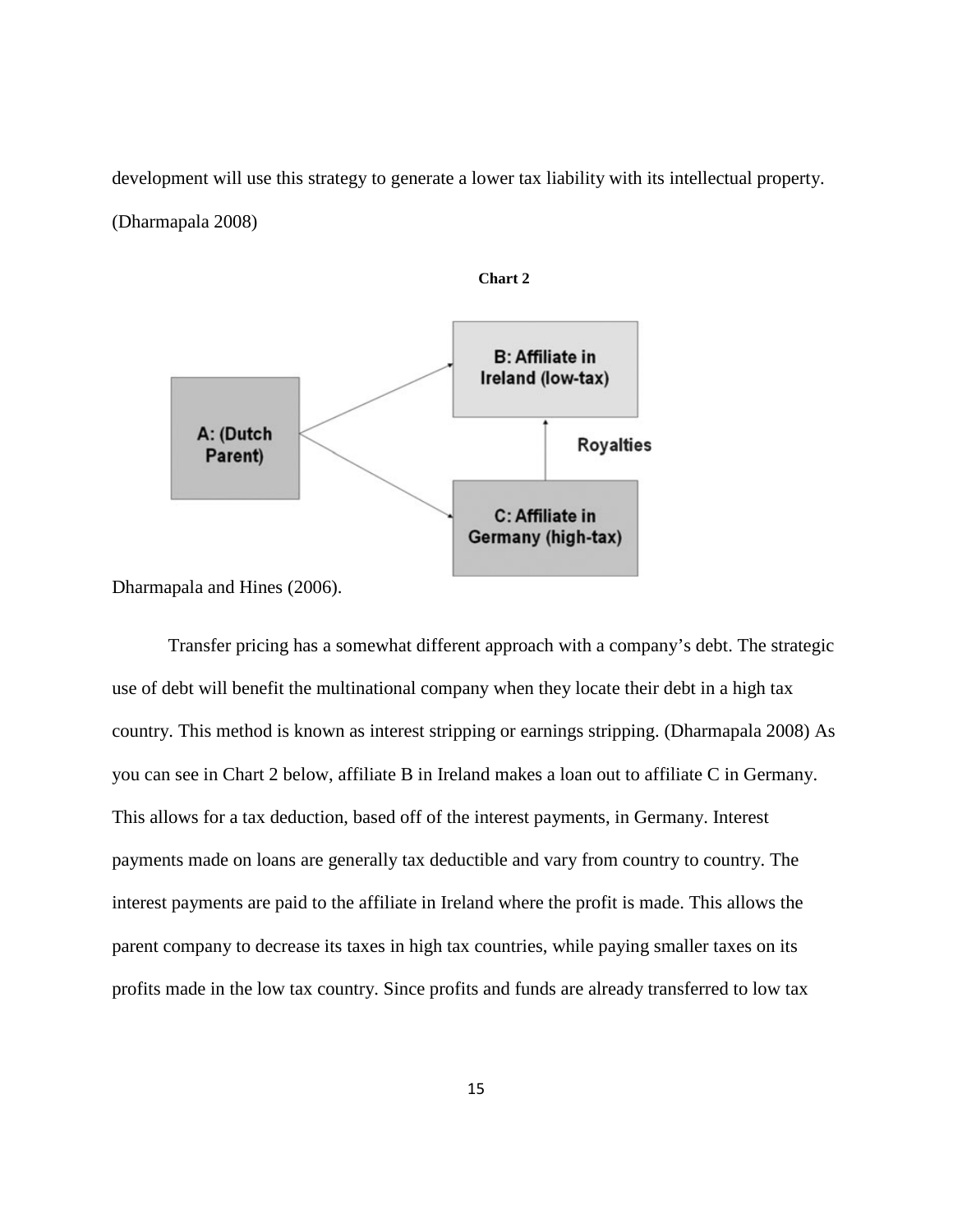countries, the use of debt in high tax countries will bring the tax liability in that country to virtually zero.

<span id="page-21-0"></span>

**Chart 3**

Dharmapala and Hines (2006).

There are many different types of companies that implement the use of tax havens and transfer pricing. Tax havens are utilized by corporations, limited liability corporations and by government sponsored entities. A company or business can be privately or publicly owned and still implement the use of tax havens. Government contracted agencies have also been known to exploit the use of tax havens. In a 2004 U.S. Government report, 59 out of the 100 largest publicly traded federal contractors had subsidiaries in tax havens. (Larudee 2009) Tax havens are used by all companies; no matter what type of corporate structure or funding they may receive. Chart 3 below shows the top 10 federal contractors who have exploited the use of tax havens in 2001. These companies generate billions of dollars every year and pay only 2 to 3 percent in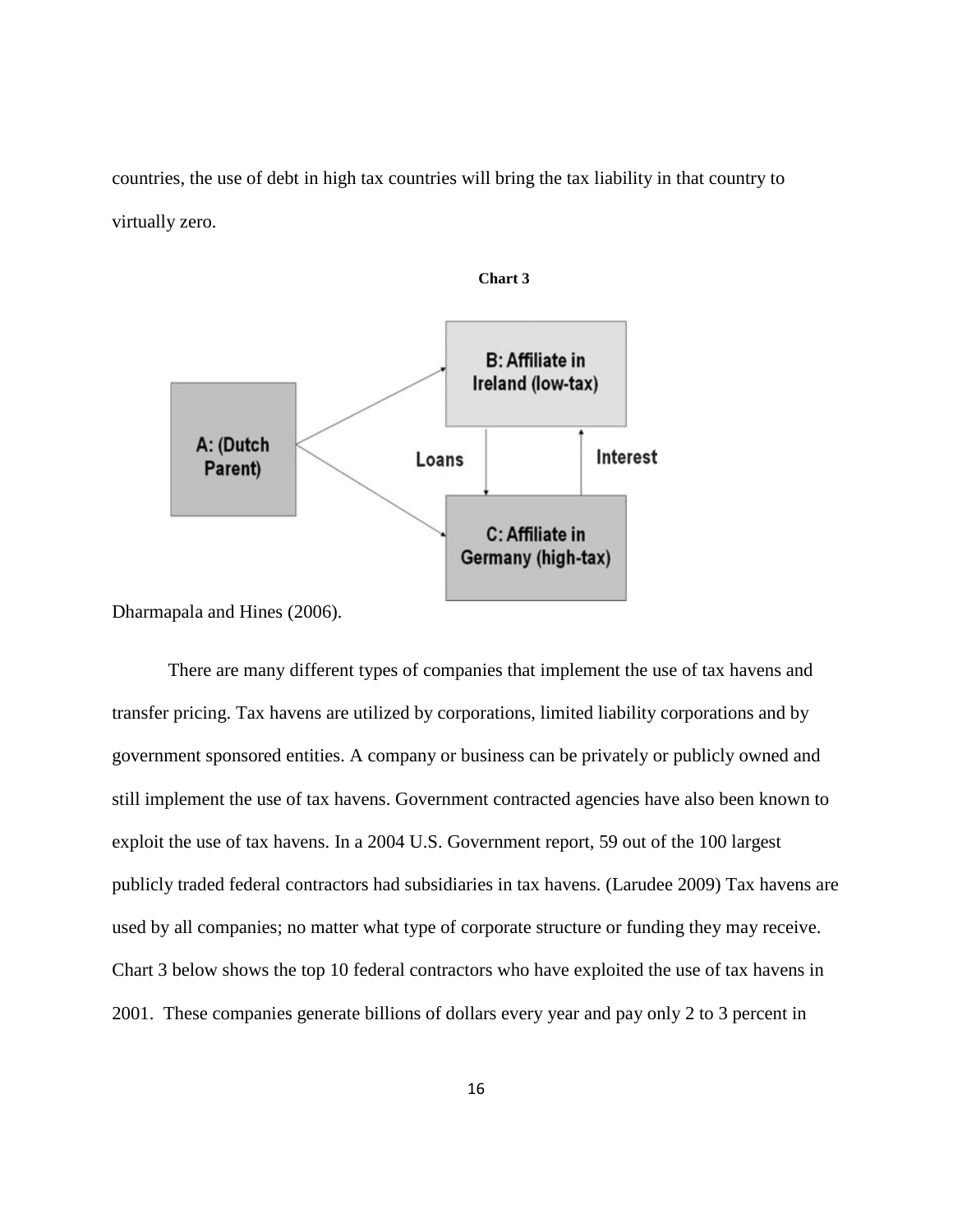corporate taxes every year. You will also see that each corporation has more than one subsidiary and more than just one tax haven they utilize.

#### <span id="page-22-0"></span>**Chart 4**

**Top 10 Federal Contractors with Subsidiaries in Tax Havens, by Total Value of Federal Contracts; Data for 2001**

| <b>Federal Contracts</b><br>(billions of US\$)<br><b>Federal Contractor</b> |       | <b>Contractor's Subsidiaries in Tax Havens</b> |  |
|-----------------------------------------------------------------------------|-------|------------------------------------------------|--|
|                                                                             |       | (total, and two most numerous)                 |  |
| The Boeing Company                                                          | 14.36 | 31 US Virgin Islands (23); Bermuda (6)         |  |
| Raytheon Company                                                            | 6.12  | 4 US Virgin Islands (3); Bermuda (1)           |  |
| Northrop Grumman Corp.                                                      | 5.64  | 2 Bermuda (1); Cayman Islands (1)              |  |
| General Dynamics Corp.                                                      | 4.93  | 4 Cayman Islands (1); Cyprus (1)               |  |
| United Technologies                                                         | 3.5   | 4 Cayman Islands (4)                           |  |
| <b>SAIC</b>                                                                 | 2.65  | 2 Barbados $(1)$ ; Bermuda $(1)$               |  |
| TRW, Inc.                                                                   | 2.5   | 2 Barbados (1); Bermuda (1)                    |  |
| McDermott International                                                     | 1.89  | 9 Panama (7); Mauritius (1)                    |  |
| Honeywell International                                                     | 1.44  | 2 Barbados (2)                                 |  |
| Health Net, Inc.                                                            | 0.95  | 2 Barbados (1); Bermuda (1)                    |  |

Note: Lockheed Martin, the largest, with \$18.0 billion in federal contracts, is listed as having an "unknown" number of foreign subsidiaries; it is unclear whether the number of its tax haven

subsidiaries is zero or unknown.

There are many different types of strategies that companies use with tax havens to reduce their overall tax liability. Tax havens are used by a majority of large corporations and are accountable for billions of dollars annually in decreased tax revenue. Some of the most well known tax havens are the Cayman Islands, Bermuda, Bahamas, Panama, and Switzerland. All of these countries offer some form of low tax incentive. They will offer either no corporate tax or a very low tax rate. On top of that they have very strict secrecy laws which prevent other countries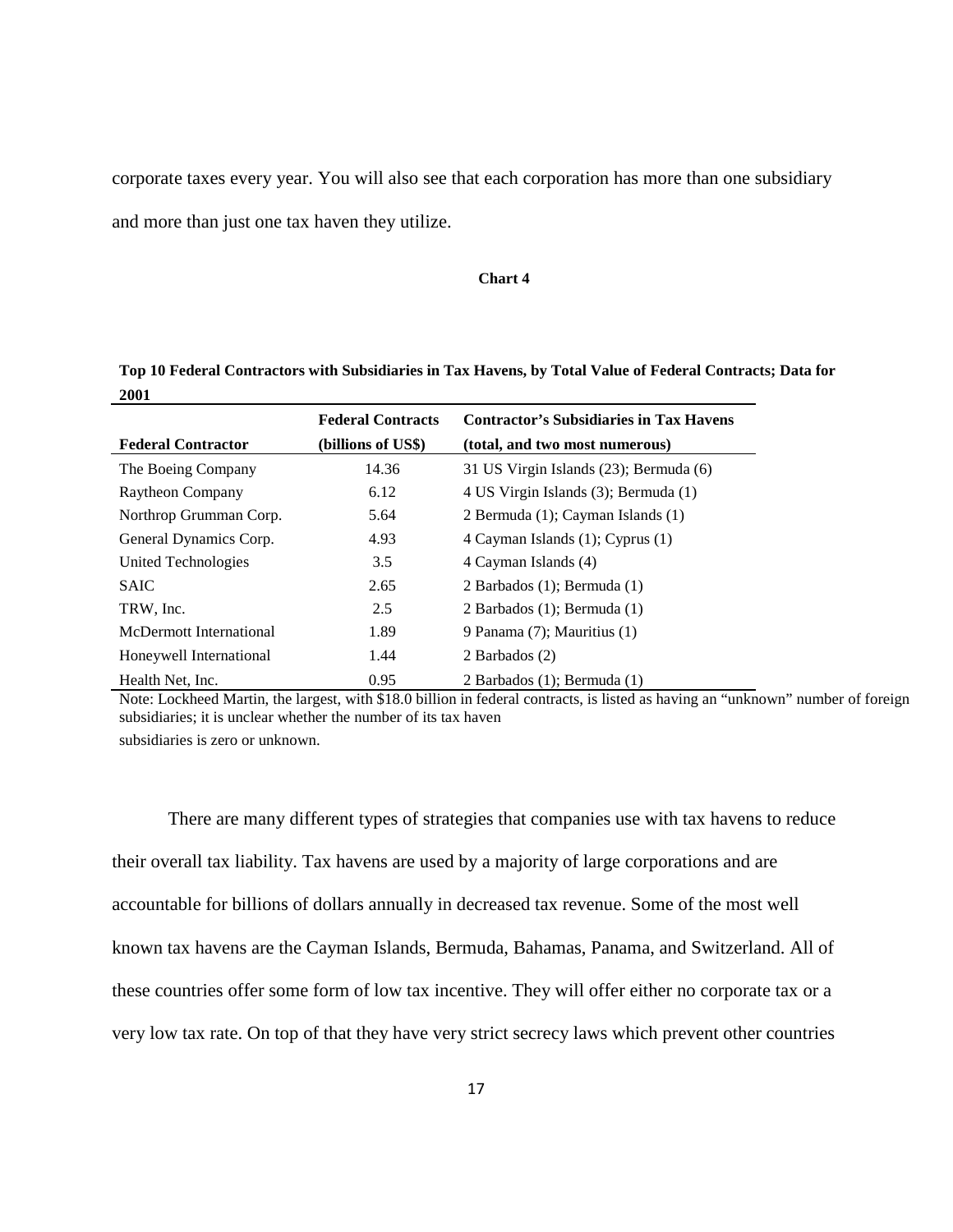from accessing accounts and looking at company funds stored in banks there. According to the Organization for Economic Co-operation and Development, or OECD for short, there are 39 countries worldwide that are listed as tax havens. Through their low corporate tax policies, secrecy laws, and major company holdings they are considered to be a tax shelter for major corporations worldwide. In 1977, Castle Bank, located in the Cayman Islands, was regarded as the main tax shelter vehicle for American companies. (Larudee 2009)

To lower the tax avoidance techniques of companies, the OECD is implementing an Exchange of information agreement between known tax havens. They are working on an internationally agreed tax standard to help ease the loss of tax revenue in high corporate tax countries. Many countries are looking for new ways to stop companies from the avoidance of paying their fair share of corporate taxes. The agreement doesn't prevent companies from holding income in tax havens. It allows the easement of information flowing from one country to another in agreement with one another. In article 26 of the OECD Model Tax Convention on Income and Taxation, all contracting states, in agreement with the Internationally Agreed Tax Standards, shall exchange information concerning taxes of every kind on behalf of the contracting states. (Article 26 of the OECD Model Tax Convention on Income and Capital) This doesn't mean that every country who commits to the Internationally Agreed Tax Standards has to coordinate with all other countries in the agreement. You can commit to the Internationally Agreed Tax Standard but not have any agreements with any other countries. The Bahamas has just recently signed agreements with 7 different Nordic countries, which brings its total to 18 different contractual agreements, all with separate countries. (Article 26 of the OECD Model Tax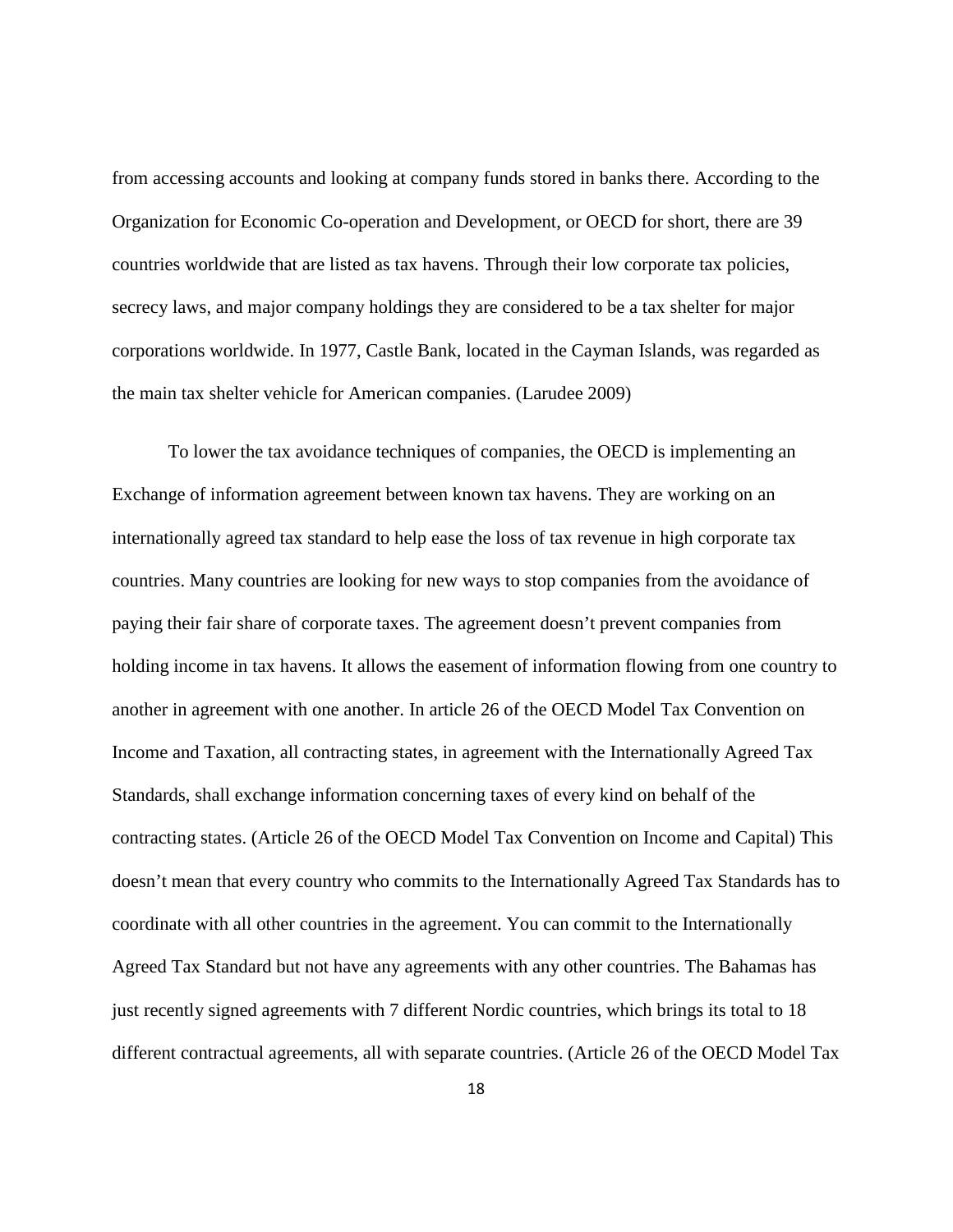<span id="page-24-0"></span>Convention on Income and Capital) When the Bahamas is in agreement with other countries, it is agreeing to share all relevant tax information with those countries which is stated in article 26 of the OECD Model Tax Convention on Income and Capital. (Article 26 of the OECD Model Tax Convention on Income and Capital) If a country reaches 12 agreements with 12 different countries, then they are said to be in the Substantially Implemented category as seen in Chart 4 below. (Article 26 of the OECD Model Tax Convention on Income and Capital)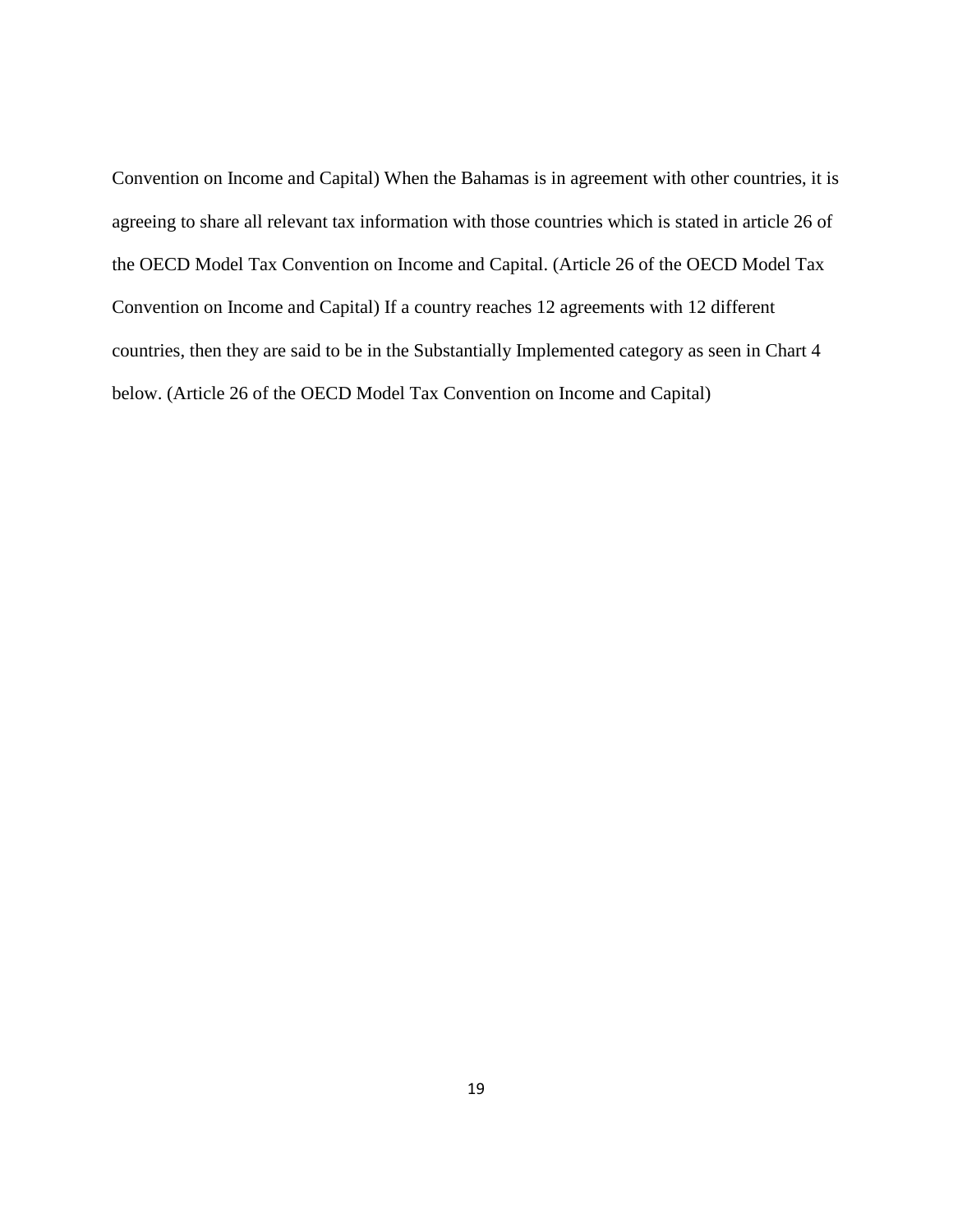| Jurisdictions that have committed to the internationally agreed tax standard, but have not yet substantially<br>implemented                                                                                                                      |                                                                                                                              |                                                                                                              |                                                                                                                                                                                                                                  |                                                                                                                                                     |                                                                                                |
|--------------------------------------------------------------------------------------------------------------------------------------------------------------------------------------------------------------------------------------------------|------------------------------------------------------------------------------------------------------------------------------|--------------------------------------------------------------------------------------------------------------|----------------------------------------------------------------------------------------------------------------------------------------------------------------------------------------------------------------------------------|-----------------------------------------------------------------------------------------------------------------------------------------------------|------------------------------------------------------------------------------------------------|
| <b>Jurisdiction</b>                                                                                                                                                                                                                              | <b>Year of</b><br><b>Commitment</b>                                                                                          | <b>Number of</b><br><b>Agreements</b>                                                                        | <b>Jurisdiction</b>                                                                                                                                                                                                              | <b>Year of</b><br><b>Commitment</b>                                                                                                                 | <b>Number of</b><br><b>Agreements</b>                                                          |
|                                                                                                                                                                                                                                                  |                                                                                                                              | <b>Tax Havenss</b>                                                                                           |                                                                                                                                                                                                                                  |                                                                                                                                                     |                                                                                                |
| Andorra<br>Anguilla<br>Antigua and Barbuda<br>Aruba<br><b>Bahamas</b><br>Bahrain<br><b>Belize</b><br>Bermuda<br><b>British Virgin Islands</b><br>Cayman Islands4<br>Cook Islands<br>Dominica<br>Gibraltar<br>Grenada<br>Liberia<br>Liechtenstein | 2009<br>2002<br>2002<br>2002<br>2002<br>2001<br>2002<br>2000<br>2002<br>2000<br>2002<br>2002<br>2002<br>2002<br>2007<br>2009 | (0)<br>(0)<br>(7)<br>(4)<br>(1)<br>(6)<br>(0)<br>(3)<br>(3)<br>(8)<br>(0)<br>(1)<br>(1)<br>(1)<br>(0)<br>(1) | Marshall Islands<br>Monaco<br>Montserrat<br>Nauru<br>Neth. Antilles<br>Niue<br>Panama<br>St Kitts and<br><b>Nevis</b><br>St Lucia<br>St Vincent &<br>Grenadines<br>Samoa<br>San Marino<br>Turks and<br>Caicos Islands<br>Vanuatu | 2007<br>2009<br>2002<br>2003<br>2000<br>2002<br>2002<br>2002<br>2002<br>2002<br>2002<br>2000<br>2002<br>2003                                        | (1)<br>(1)<br>(0)<br>(0)<br>(7)<br>(0)<br>(0)<br>(0)<br>(0)<br>(0)<br>(0)<br>(0)<br>(0)<br>(0) |
|                                                                                                                                                                                                                                                  |                                                                                                                              | <b>Other Financial Centers</b>                                                                               |                                                                                                                                                                                                                                  |                                                                                                                                                     |                                                                                                |
| <b>Austrias</b><br><b>Belgiums</b><br><b>Brunei</b><br>Chile                                                                                                                                                                                     | 2009<br>2009<br>2009<br>2009                                                                                                 | (0)<br>(1)<br>(5)<br>(0)                                                                                     | Guatemala<br>Luxembourg <sub>5</sub><br>Singapore<br>Switzerlands                                                                                                                                                                | 2009<br>(0)<br>2009<br>(0)<br>2009<br>(0)<br>2009<br>(0)                                                                                            |                                                                                                |
| Jurisdictions that have substantially implemented the internationally agreed tax standard                                                                                                                                                        |                                                                                                                              |                                                                                                              |                                                                                                                                                                                                                                  |                                                                                                                                                     |                                                                                                |
| Argentina<br>Australia<br><b>Barbados</b><br>Canada<br>China <sub>2</sub><br>Cyprus<br>Czech Republic<br>Denmark<br>Finland                                                                                                                      | Germany<br>Greece<br>Guernsey<br>Hungary<br>Iceland<br>Ireland<br>Isle of Man<br>Italy<br>Japan                              |                                                                                                              | Korea<br>Malta<br>Mauritius<br>Mexico<br>Netherlands<br>New Zealand Norway<br>Poland<br>Portugal<br><b>Russian Federation</b>                                                                                                    | Seychelles<br>Slovak Republic<br>South Africa<br>Spain<br>Sweden<br>Turkey<br><b>United Arab Emirates</b><br>United Kingdom<br><b>United States</b> |                                                                                                |
| France                                                                                                                                                                                                                                           | Jersey                                                                                                                       |                                                                                                              |                                                                                                                                                                                                                                  | <b>US Virgin Islands</b>                                                                                                                            |                                                                                                |

#### **Chart 5**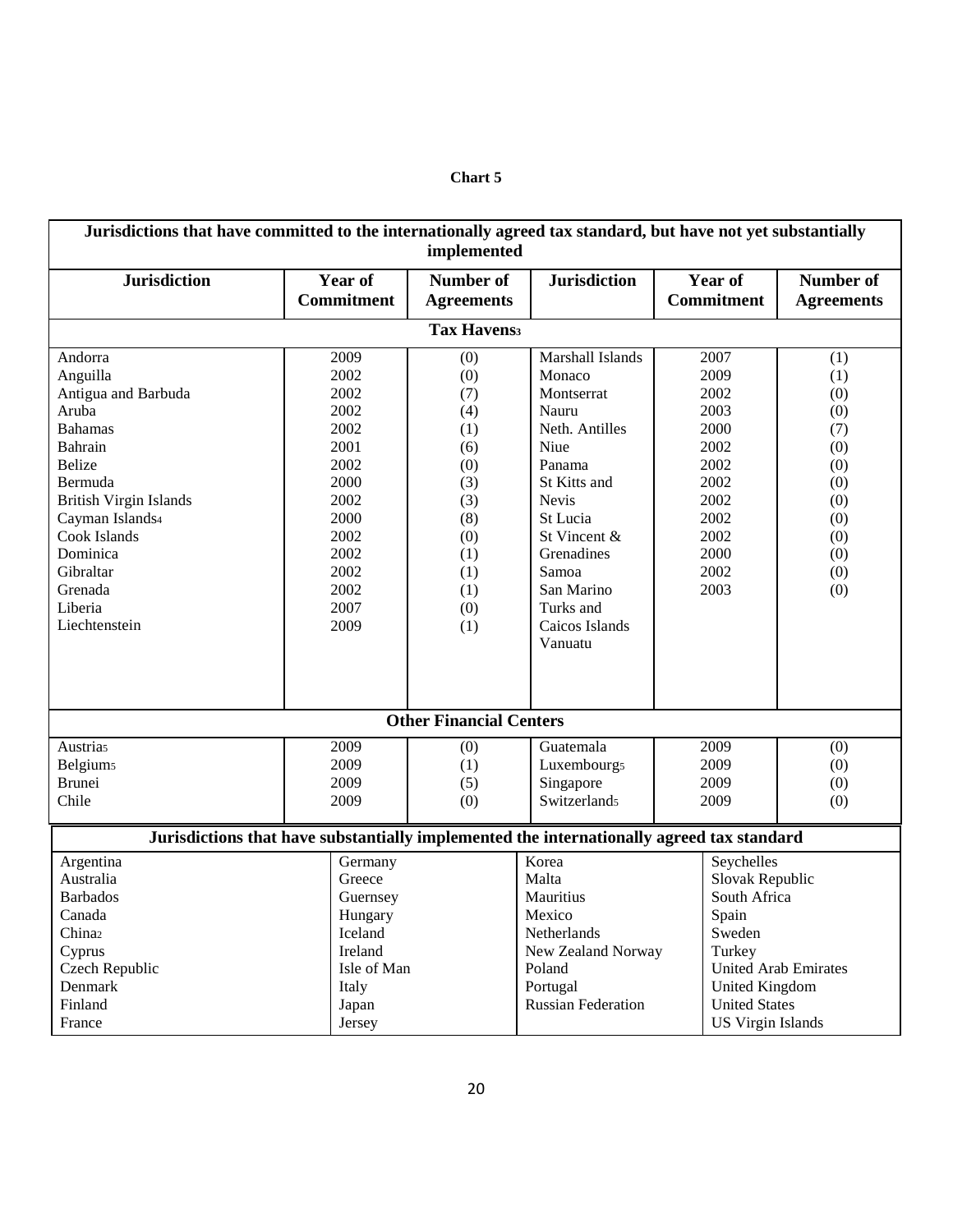#### **Methodology**

<span id="page-26-0"></span>Using data and statistics from several credible journals, my research will show the different ways that corporations are transferring their income and how much of it is taxable in their home country. Through charts and graphs I will show the difference in taxable income that companies would have overseas as opposed to in their home county. Tax charts and graphs will be the main output of my research. Through them I will show how companies are implementing international tax planning strategies and the effect they have on different countries and governments.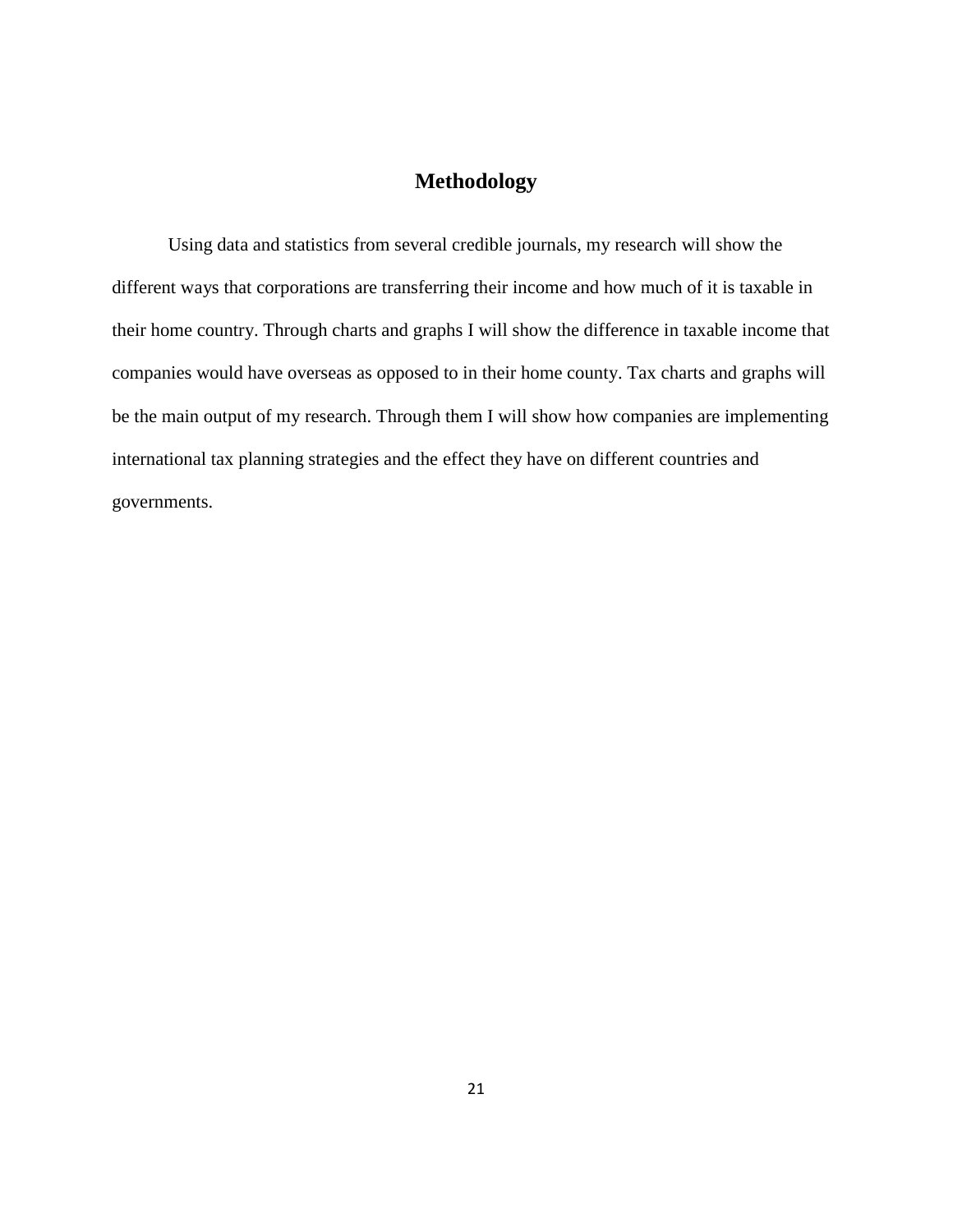#### **Data**

<span id="page-27-0"></span>Data for this research primarily came from scholarly journals. A majority of it came from the International Tax Seminar for Congressional Staff by James R. Hines Jr. This article shows different tax laws in the US and foreign countries. It supplies detailed charts and graphs about domestic and foreign income. Another Journal is "What problems and opportunities are created by tax havens" by Dharmapala. This scholarly journal explored several tax havens used by multinational companies and goes into detail how they affect different countries with their low tax policies. In The Overseas Tax Squeeze by Jane Sasseen, we heard of new policies that the US government is trying to institute regarding flow of funds between countries and new rules adhering to the US foreign tax credit.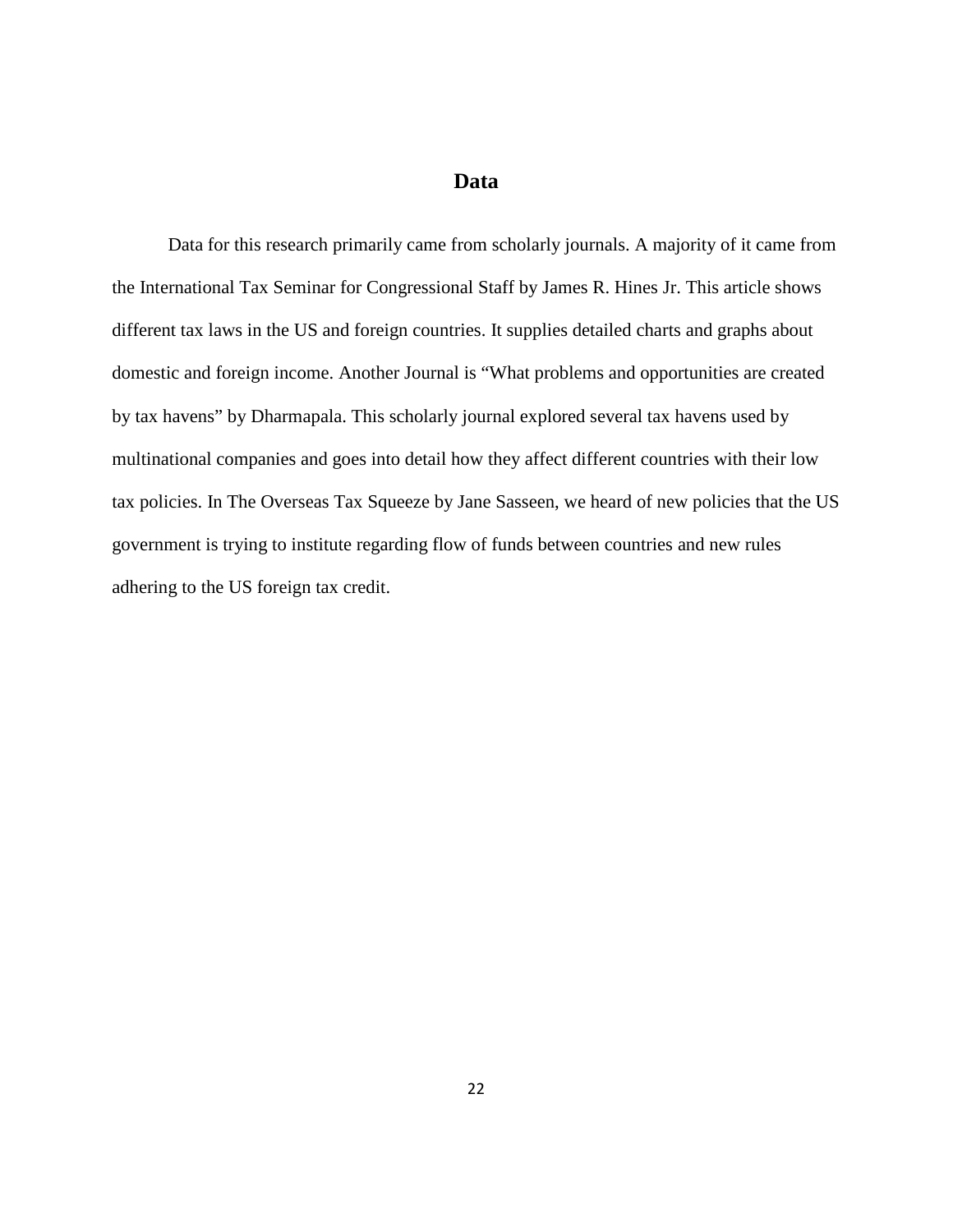#### **Results**

<span id="page-28-1"></span><span id="page-28-0"></span>Graph 2, pictured below, shows the increase of foreign direct investment from the year 1980 to 2007. As you can see, the US has had a substantial increase in its foreign direct investment over the past few decades. The dollar amount is listed in billions of dollars and shows a larger increase of US foreign direct investment abroad, than direct foreign investment in the US. There was a 2,945 billion increase of US foreign direct investment abroad and a 2,296 billion increase of foreign direct investment into the US. The factual data from Graph 2 indicates a 649 billion dollar difference of investments abroad than in the US. In 1960, 18 of the world's 20 largest companies were headquartered in the US. (Hines Jr. Feb. 20, 2009) That statistic since then has fallen to 8, indicating that US multinational companies are moving abroad and investing in other countries. (Hines Jr. Feb. 20, 2009) These statistics show that the US is slowly losing foreign investment and is having companies reincorporate elsewhere. With lower corporate tax rates in other countries, multinational companies can increase their profits by moving their operations abroad. Basing your company headquarters in a country with a high corporate tax rate can be a questionable decision when compared to other low corporate tax countries and the incentives they offer.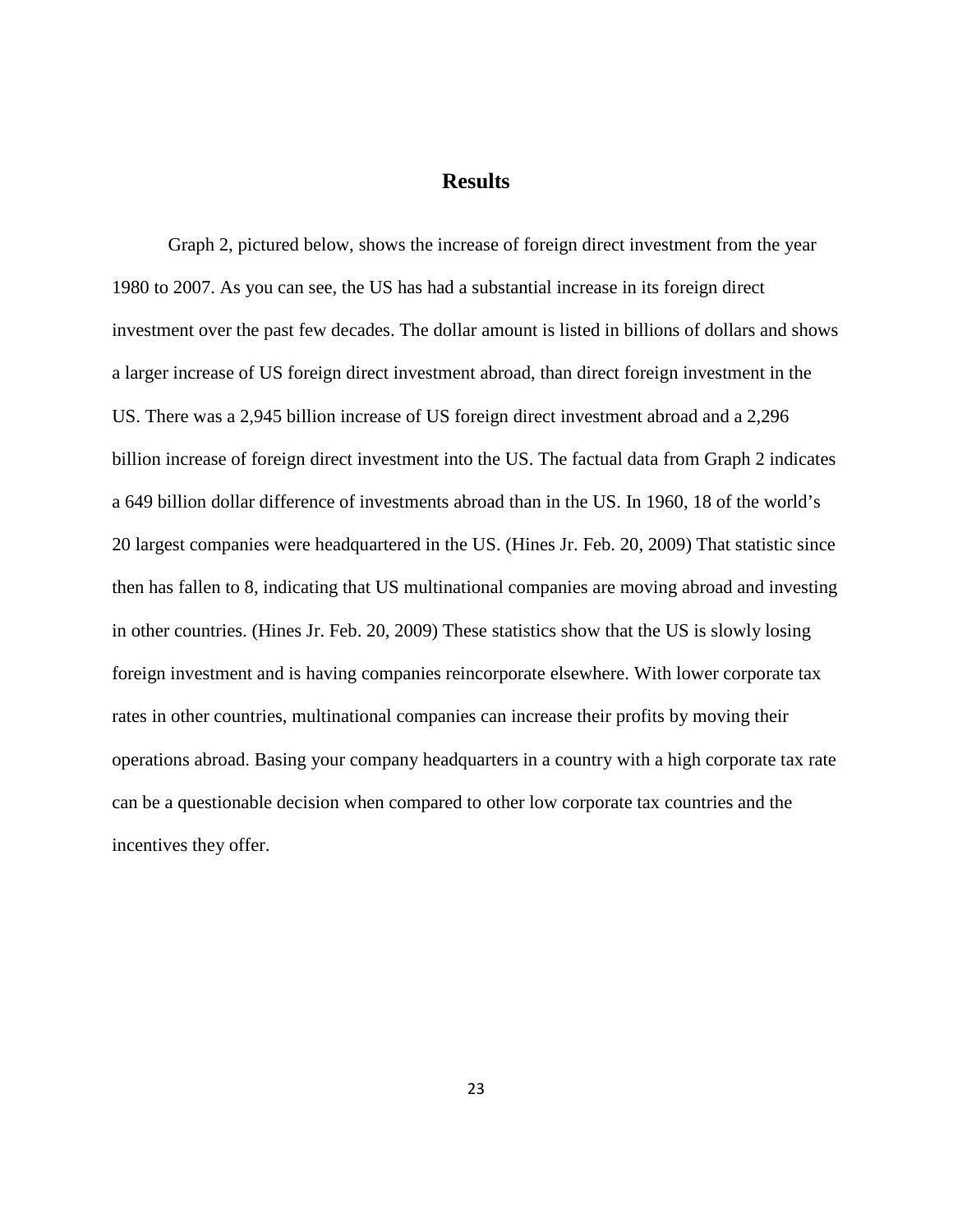

**Graph 2**

Source: Bureau of Economic Analysis, International Investment Position

In 1999, Robert Murdoch's News Corporation had nearly 800 subsidiaries with about 60 of those in designated tax havens. The Economist reported that from 1994 to 1998, News Corporation and its subsidiaries had nearly 4 billion dollars in pre-tax profits. Of those 4 billion dollars in pre-tax profits, only 238 million dollars were paid in worldwide taxes. This amounts to an effective tax rate of just 6 percent. News Corporation has its main business activities set up in the US, United Kingdom and Australia, all with corporate tax rates of 30 percent or more. Disney, which is a rival to News Corporation, paid over 30 percent in corporate taxes in those years. Disney, which is also a multinational company, has different subsidiaries and divisions all over the world. This proves how the use of low tax countries can reduce a company's overall tax liability. Robert Murdoch's main British holding company, Newscorp Investments, had reported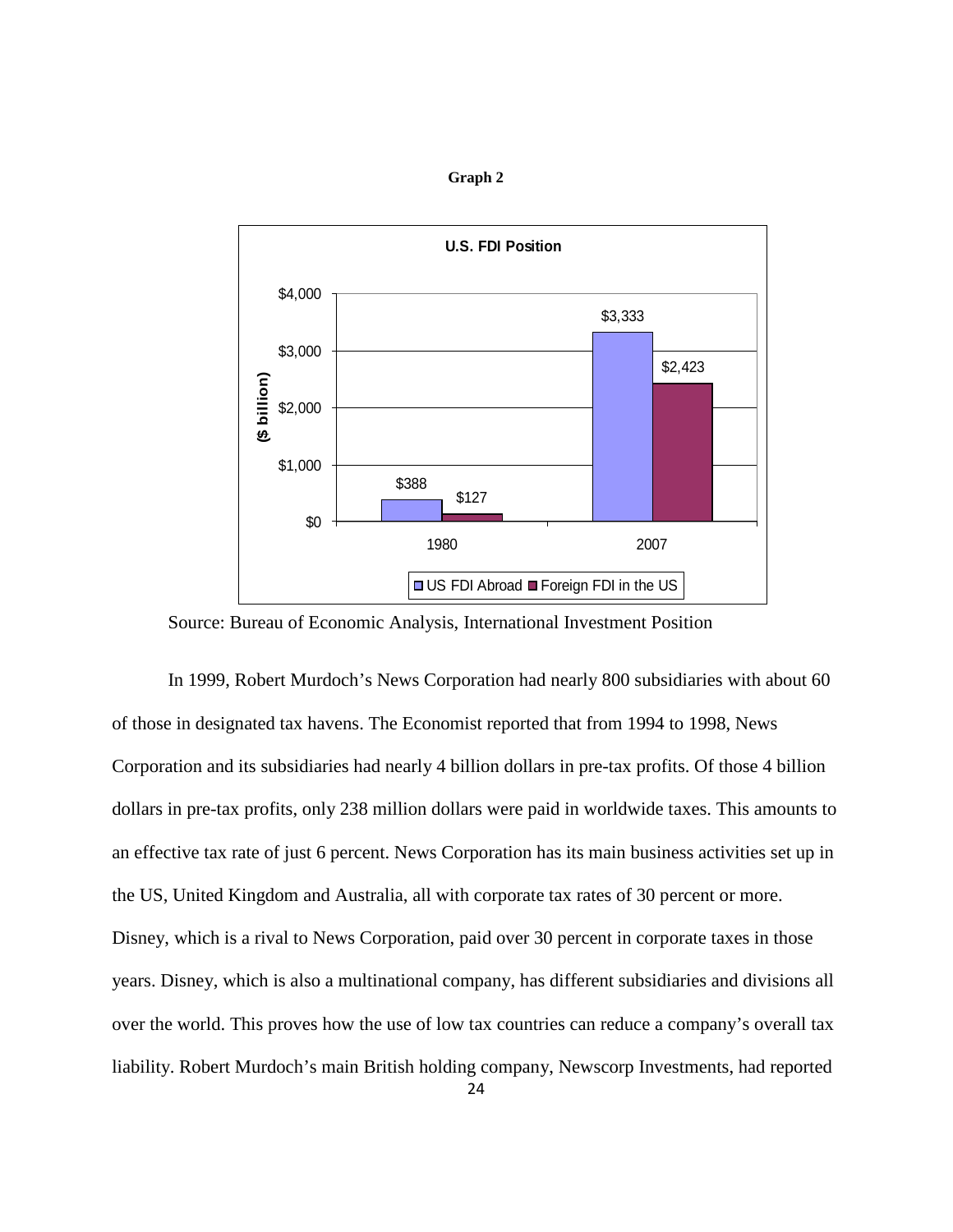profits of 2.1 billion dollars in the 11 fiscal years before 2009. In all 11 of these years, Newscorp Investments paid no net tax. (Larudee 2009) It is unknown as to where Newscorp Investments is holding all of their earnings to have no net tax liability. The secrecy laws in different countries protect information about company holdings. Newscorp was formerly incorporated in South Australia and in 2004 re-incorporated in New York City where its headquarters are now located. (Butcher 2010) As pointed out earlier, both the US and Australia have corporate tax rates of 30 percent or more.

Transfer pricing and mispricing of imports and exports has become the primary method of Chinese and foreign firms for moving billions offshore. One analysis found that Chinese exports were underpriced by an average of 17 percent and imports were overpriced up to 9 percent. This caused 60 to 65 percent of nearly 400,000 companies with foreign investments to show negative profits. They paid no income taxes from the year 1996 to 2000. (Baker 2005) With these two methods, multinational companies benefit from almost all of their profits and reinvest it back into their operations. This is one of the main tax avoidance methods companies will use and has been practiced since the mid 1960's.

The significantly higher corporate tax rate in the U.S. has actually caused a reduction in investment and revenue in the country. Because of its high corporate tax rate, many companies find ways to avoid paying U.S. corporate taxes. In a statement on May 4, 2009, President Barack Obama criticized U.S. corporations for paying a little over 2% in taxes on foreign revenue to the U.S. government. In 2004, U.S. corporations took in \$700 Billion of foreign profit and paid \$16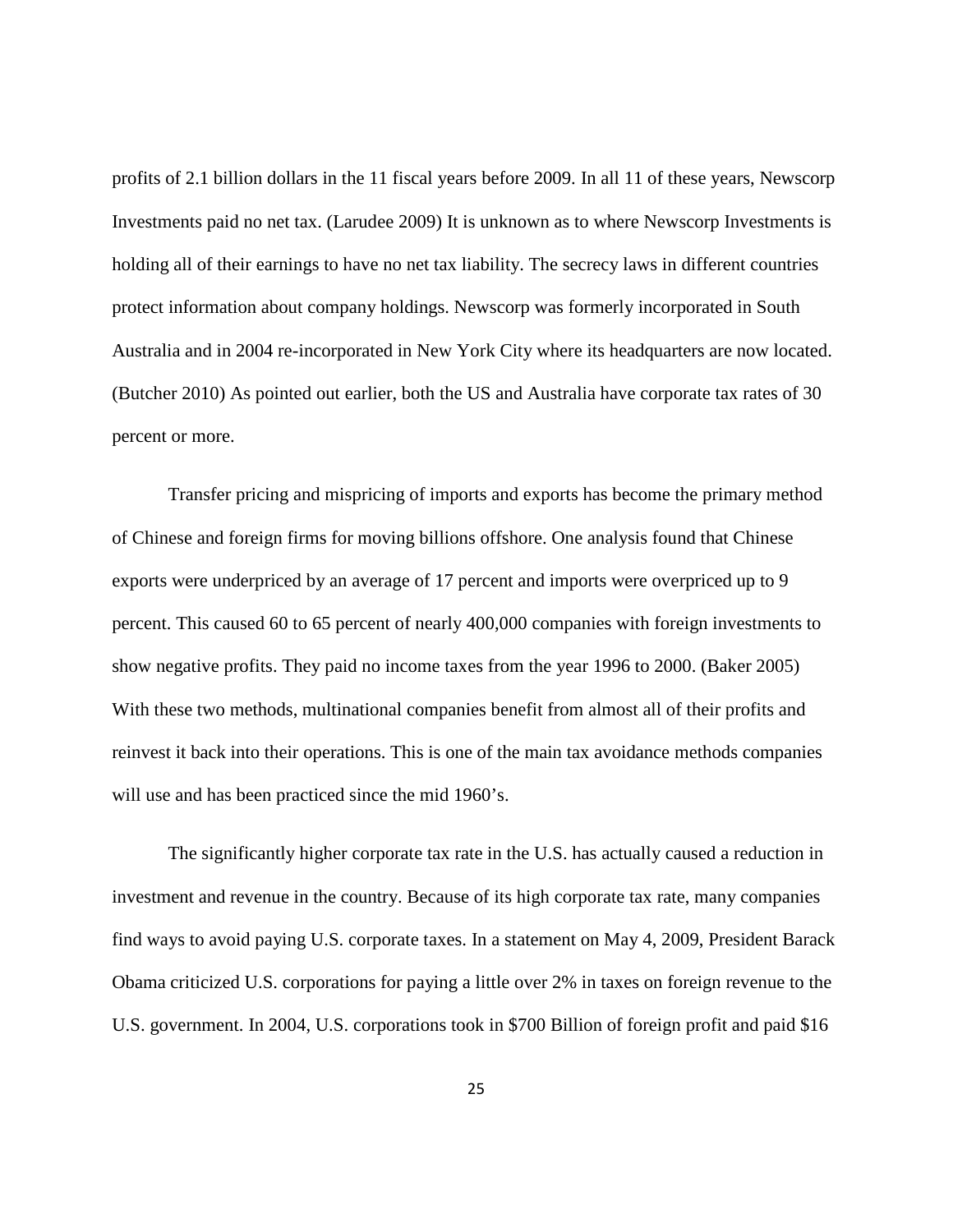Billion in taxes to the U.S. government. (Sasseen May 2009) This statistic does fail to mention how much was paid in taxes to foreign governments but clearly shows companies are avoiding paying U.S. corporate taxes and are still producing huge profits. They have been able to produce these significantly higher profits due to the fact that they are paying lower corporate tax rates in other countries.

To offset these corporate tax losses in government revenues, the US has a plan that threatens to increase costs by 200 billion dollars for US corporations operating overseas. The Obama administration is proposing tougher rules for when profits generated overseas are taxable in the US. They will also be looking at the methods of how companies move profits such as transfer pricing and mispricing. They will examine how they move these profits from high tax countries to low tax countries. According to a Brookings Institution study, 30% of the profits earned by US companies abroad came from the Netherlands, Ireland, and Bermuda. All of these countries are known tax havens. I wrote earlier about how a company can obtain a foreign tax credit if they have paid taxes to a foreign government. The company can immediately deduct those taxes off their annual tax filings. This ultimately gives the company a larger deduction in their taxes. Under the president's plan, a company wouldn't be able to obtain a foreign tax credit until the year it brings the profits home and pays its US taxes. If new tax laws were written to offset these corporate tax losses, it is predicted that the US government would recoup approximately 86.5 billion dollars in tax revenue between 2011 and 2019. (Sasseen May 2009) These new tax rules are only proposals and have not been put into effect in the US. The statistics you see are merely projected results that could be the product of the proposed changes.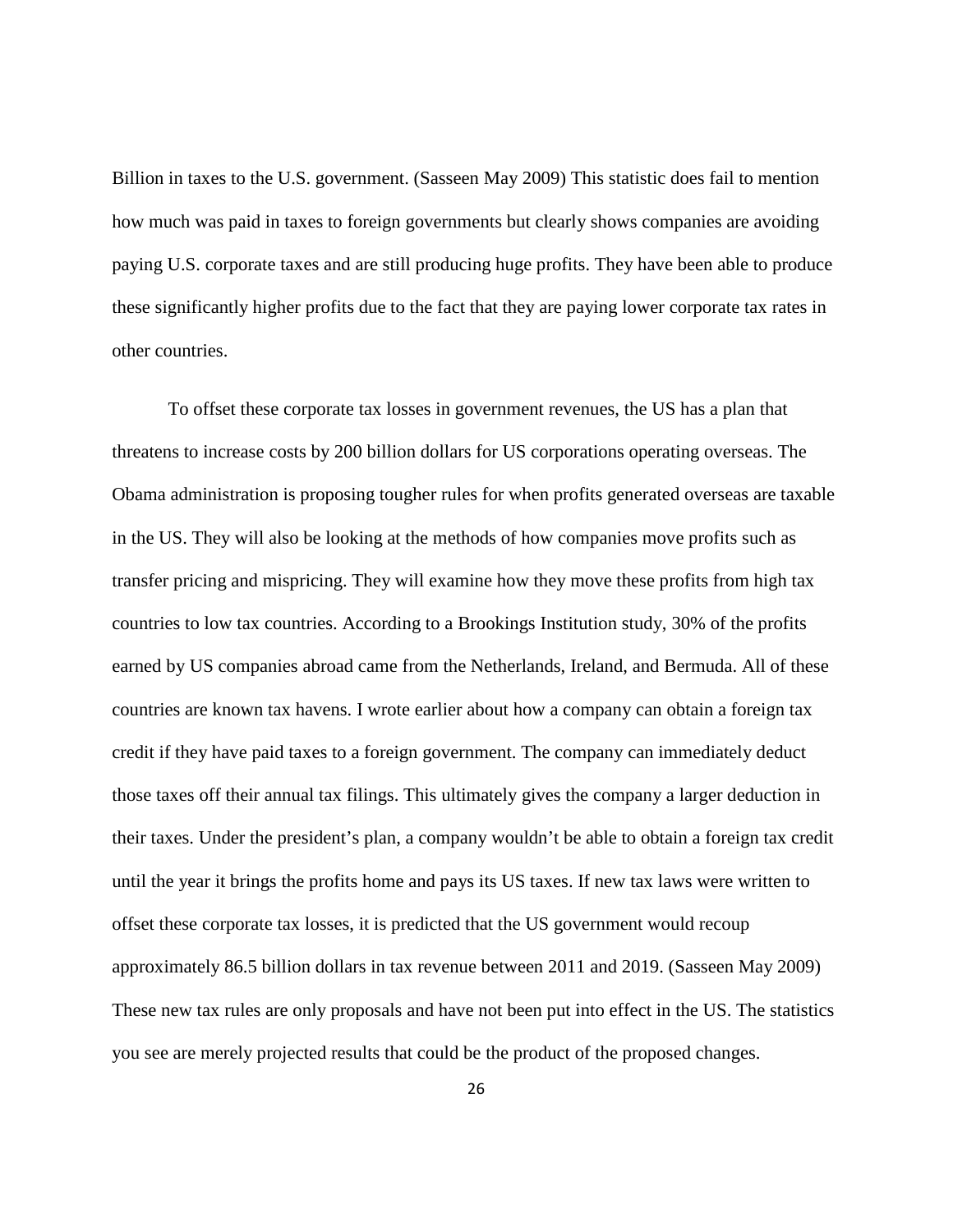Evidence of the decline in governmental corporate tax revenue is also evident in the total percent of taxes paid over the last fifty years. In the 1950's, the corporate share of total tax revenue was only 27.5 percent. This number is far below the 35% corporate tax rate. During the 1990's that number declined to 10.5 percent, and in 2003 it dropped down to 7.4%. (Larudee 2009) Other countries such as Germany have also seen a decrease in corporate tax collections inside of their country. Hans Jurgen Mueller-Seils, who is head of taxation at BDI, has said Germany is losing investment in the country because of its high corporate tax rate. (Murray-West 1999) These countries are losing the interest of companies and it is slowing affecting their economies. Along with investment and capital, companies bring jobs, and corporate tax rates play a huge role in where a company will start up or open a new branch.

Graph 3 below is a great example of the impact that corporate tax avoidance and tax havens has on a country's tax revenues. As you can see there is a significant difference between the corporate tax revenues based on GDP and the actual corporate tax rate of 35 percent. The corporate tax revenues as a percentage of GDP never exceed the 4 percent mark. And as you can see, the percentage of US foreign direct investment in designated tax havens stays between 8 to 10 percent. There are other areas where a company will place its foreign direct investment which are not used for the purposes of this chart. Graph 3 just shows how much foreign direct investment is placed in designated tax havens, which are listed by the Organization for Economic Co-Operation and Development. The OECD Table 4 earlier lists all countries who have implemented the Internationally Agreed Tax Standards. As stated before this agreement is meant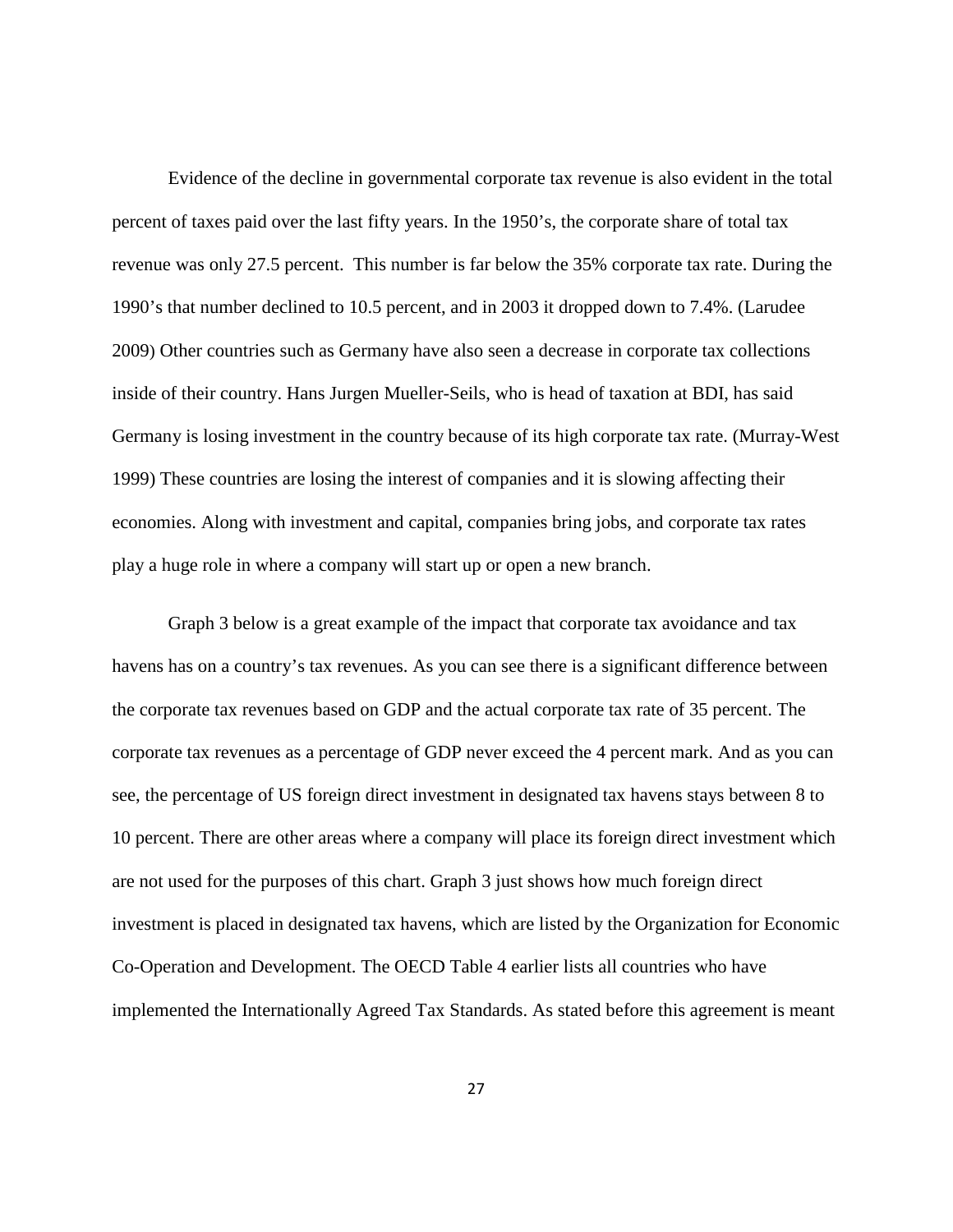<span id="page-33-0"></span>to ease the flow of information between countries and doesn't restrict a country's tax laws. The OECD just acknowledges that these are known tax havens around the world.

#### **Graph 3**



Figure 5(b): US investment in OECD-designated tax havens and corporate tax revenues, 1994-2006

Source: Author's calculations, based on data on FDI and US corporate tax revenues from the US Bureau of Economic Analysis, available at http://www.bea.gov Tax havens are defined as in OECD (2000)-see Table 1

Dharmapala 2008

Governments are continually trying to prevent multinational companies from using the various tax avoidance methods we talked about. They have a significant impact on the revenues a government generates. Lately governments have been trying to restrict interest stripping though thin capitalization rules. Interest stripping, as we talked about before, is the strategic use of debt in a company's capital structure. A subsidiary of a company in a low tax country will make a loan to another subsidiary in a high tax country. They will then take tax deductions in the high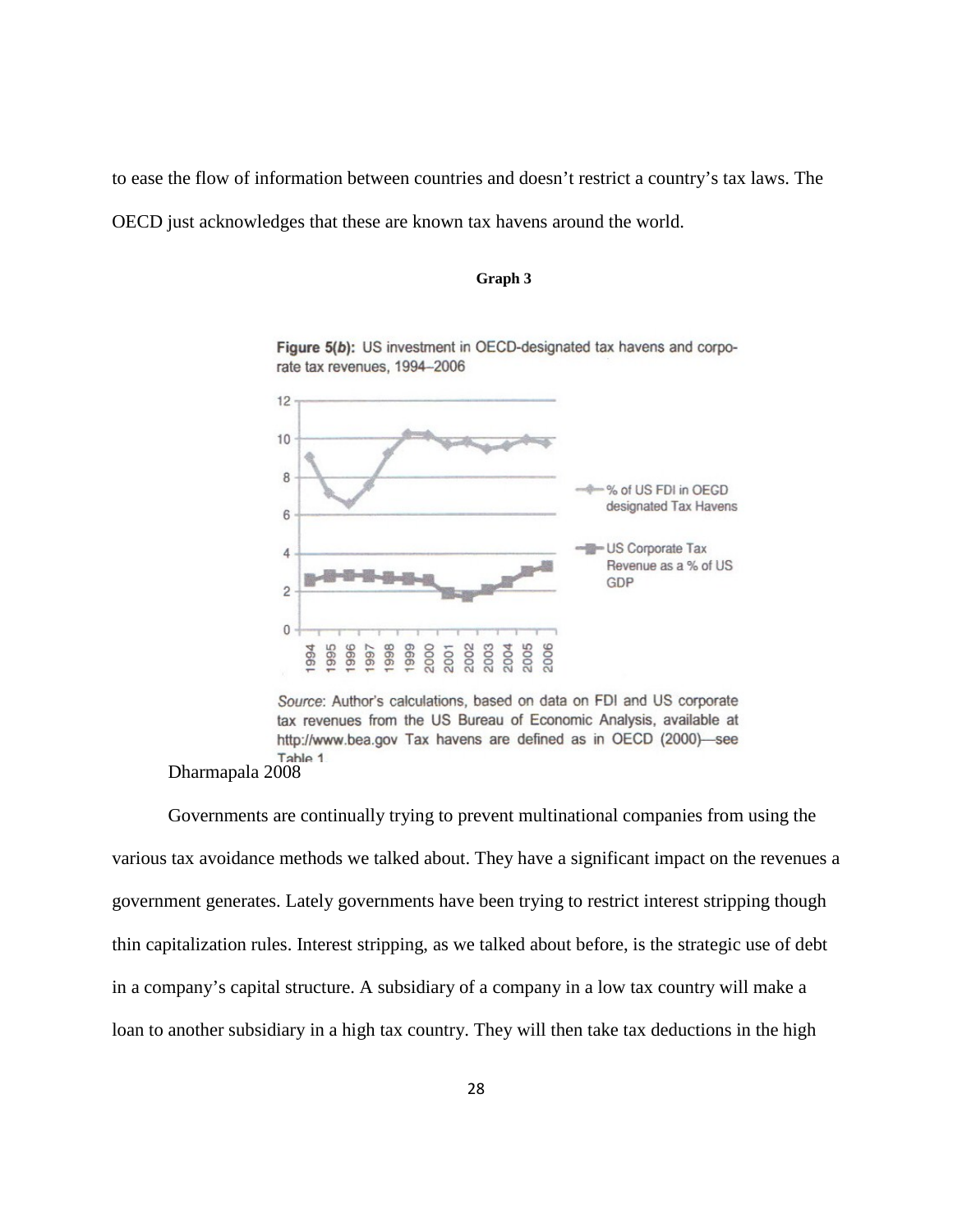tax country and pay interest payments to the low tax country. The tax deductibility of interest payments has been reduced with firms who exceed a certain level of debt in their capital structure. This will compel a company to modify its capital structure or the company will be forced to pay a high tax liability. In 2001, foreign owned subsidiaries in Germany reduced their use of debt in response to the strengthening of thin capitalization rules. (Dharmapala 2008)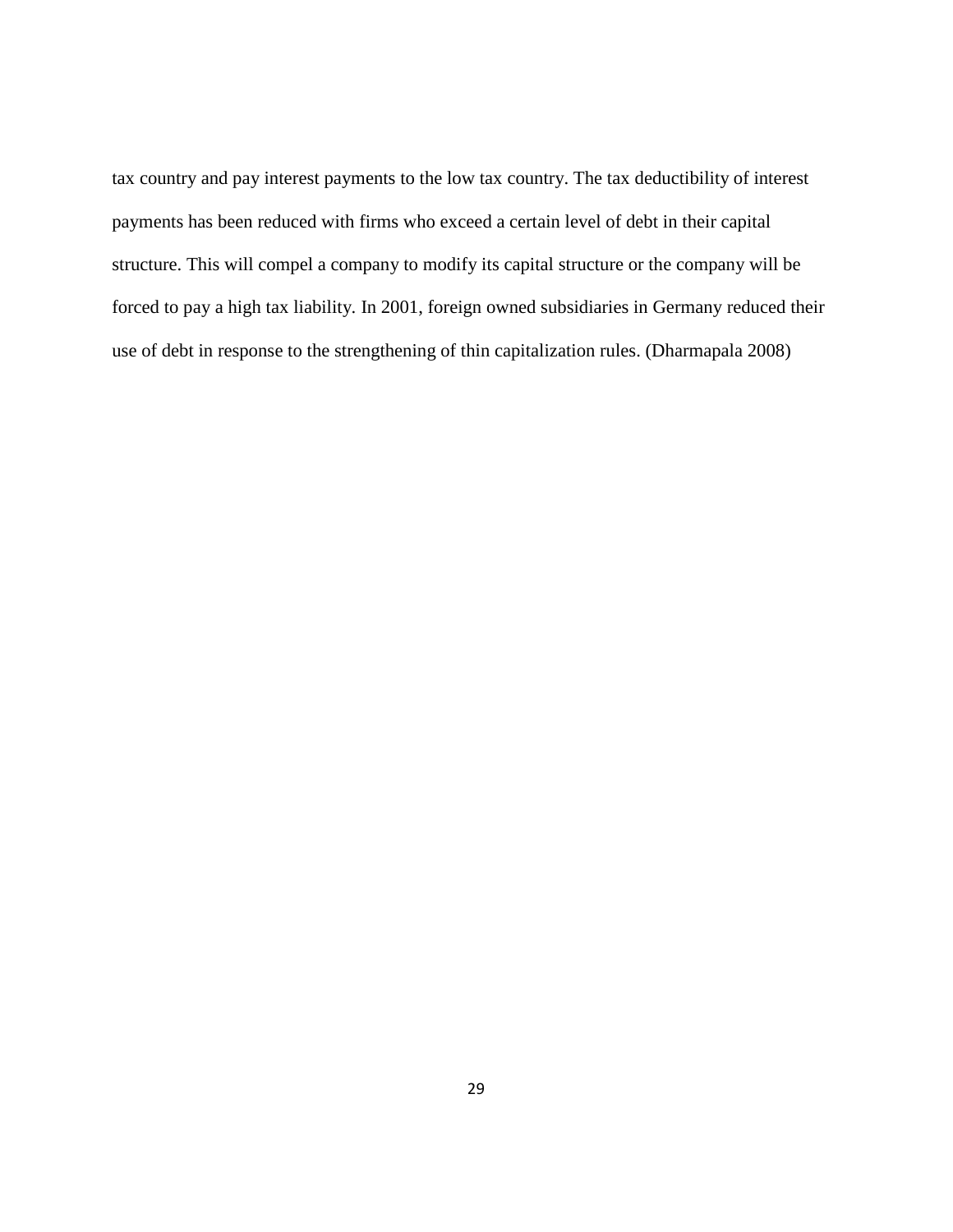#### **Conclusion**

<span id="page-35-0"></span>As you have seen through the body of this thesis there are many different ways that multinational companies avoid paying their fair share of corporate taxes. They implement strategies such as mispricing and transfer pricing, which relate to exports and imports that a company produces. With these two methods companies implement the use of tax havens which is one of the primary tools for corporate tax avoidance. Through the use of tax havens, multinationals companies are given an overall corporate tax rate of 1-3%. In graph 4 below you will see actual government revenues from corporate taxes as a percentage of GDP.

<span id="page-35-1"></span>

```
Graph 4
```
Tax havens are scattered all over the world, as seen above, and provide a huge incentive for multinational companies to gain significantly higher profits. Companies can effectively gain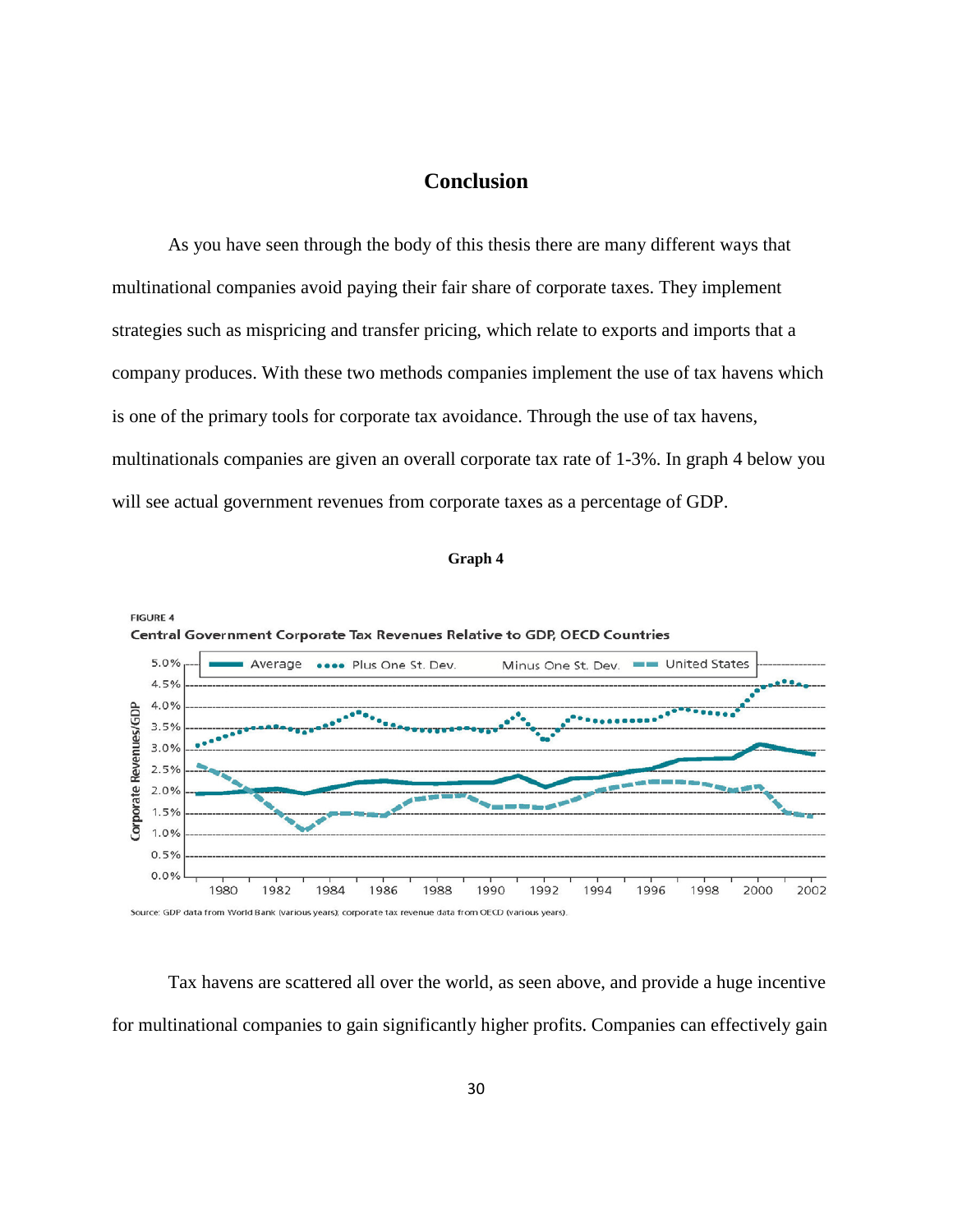a tax savings of at least 30% by relocating their operations and profits to a tax haven with little to zero corporate tax rates. By retaining this extra income, which would have been paid in taxes to the country of incorporation, companies can implement a stronger strategic plan and have a higher competitive advantage in their industry. This extra income, which is now essentially profit to a company, can be used to fund new products, purchase new machinery, pay off old debt, or be used by the company in any way suitable to their needs. All of these actions are extremely valuable and could be an essential key to a company's growth and development. In graph 5 below you will see how much of foreign assets are managed by different banks and tax havens around the world.



<span id="page-36-0"></span>

G20: If They Are Going to Strike at Tax Havens at Least Be Honest about It (2009)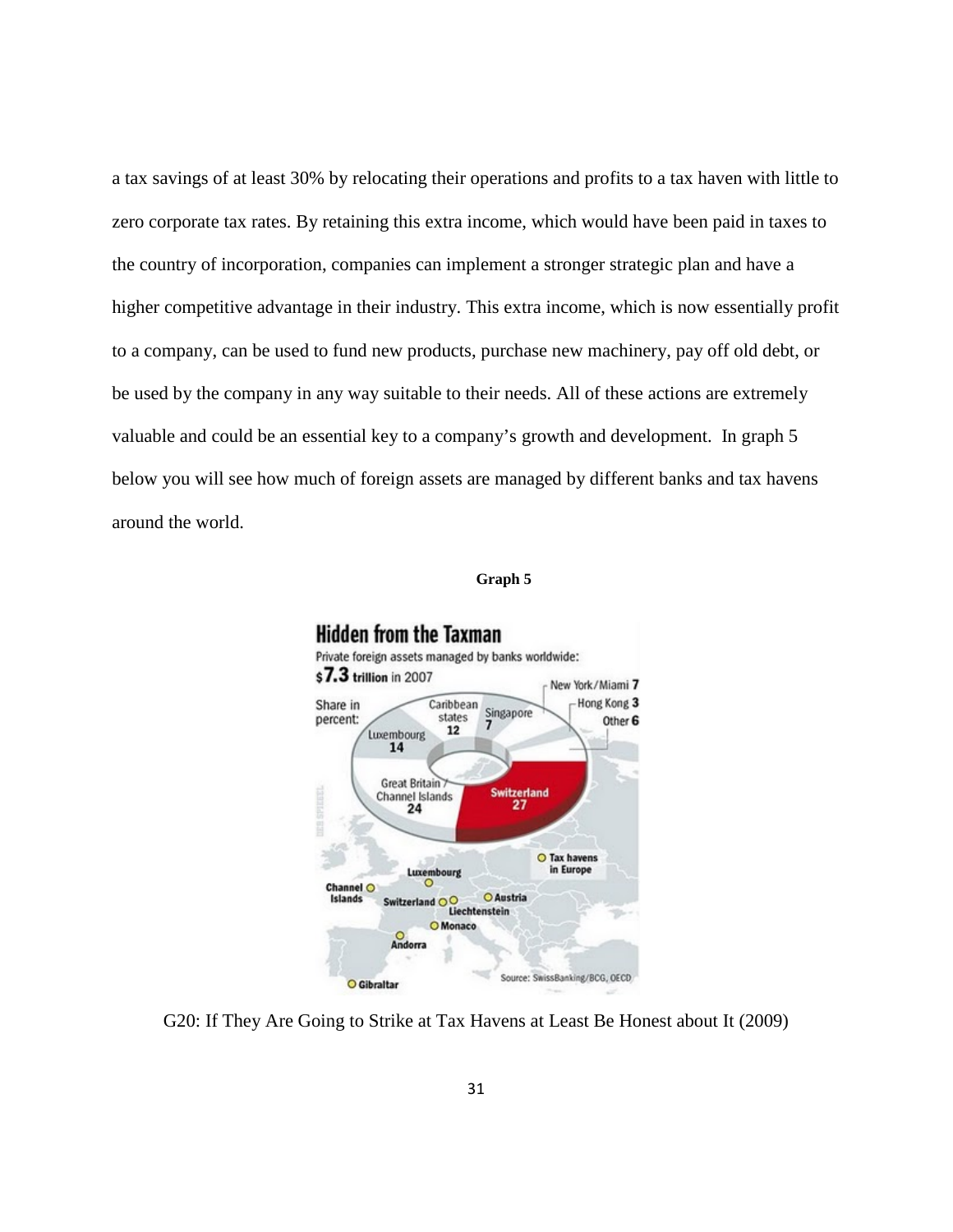In our world today, it would be impractical for a company not to utilize the use of a tax haven to gain a stronger competitive advantage. Our global economy is working at a phenomenal pace and companies need every advantage they can get. The use of tax havens is not an illegal action and should be used by every multinational company to gain a competitive edge. Not only will it give them a financial advantage, but they will be able to sustain their operations at a competitive level with their rivals. If other competitors are gaining corporate tax advantages through tax havens, why shouldn't all multinationals utilize the low tax rates of tax havens? It's an easy decision when you see how much of a company's profits can be retained by these low tax rates.

Another corporate tax avoidance technique is the use of the US foreign tax credit. If a company has subsidiaries in another foreign country and they pay taxes there, they can obtain a US foreign tax credit for those taxes paid. This gives the parent company a tax break if it's incorporated in the US. Otherwise when the profits are brought back into the US, the parent company would be paying taxes in both countries on the same profits earned.

If a multinational company is incorporated in a country with high corporate tax rates, such as the US, then reincorporating in a low tax country, such as Ireland, would benefit them. Companies shouldn't stay in a country with a high corporate tax rate no matter what the situation is. If a company desires to sell it products or services in a high tax country, they can open a subsidiary in that country. They could even just sell their goods to other merchants or dealers in the country. There is no reason to stay incorporated in a country with high corporate tax rates. If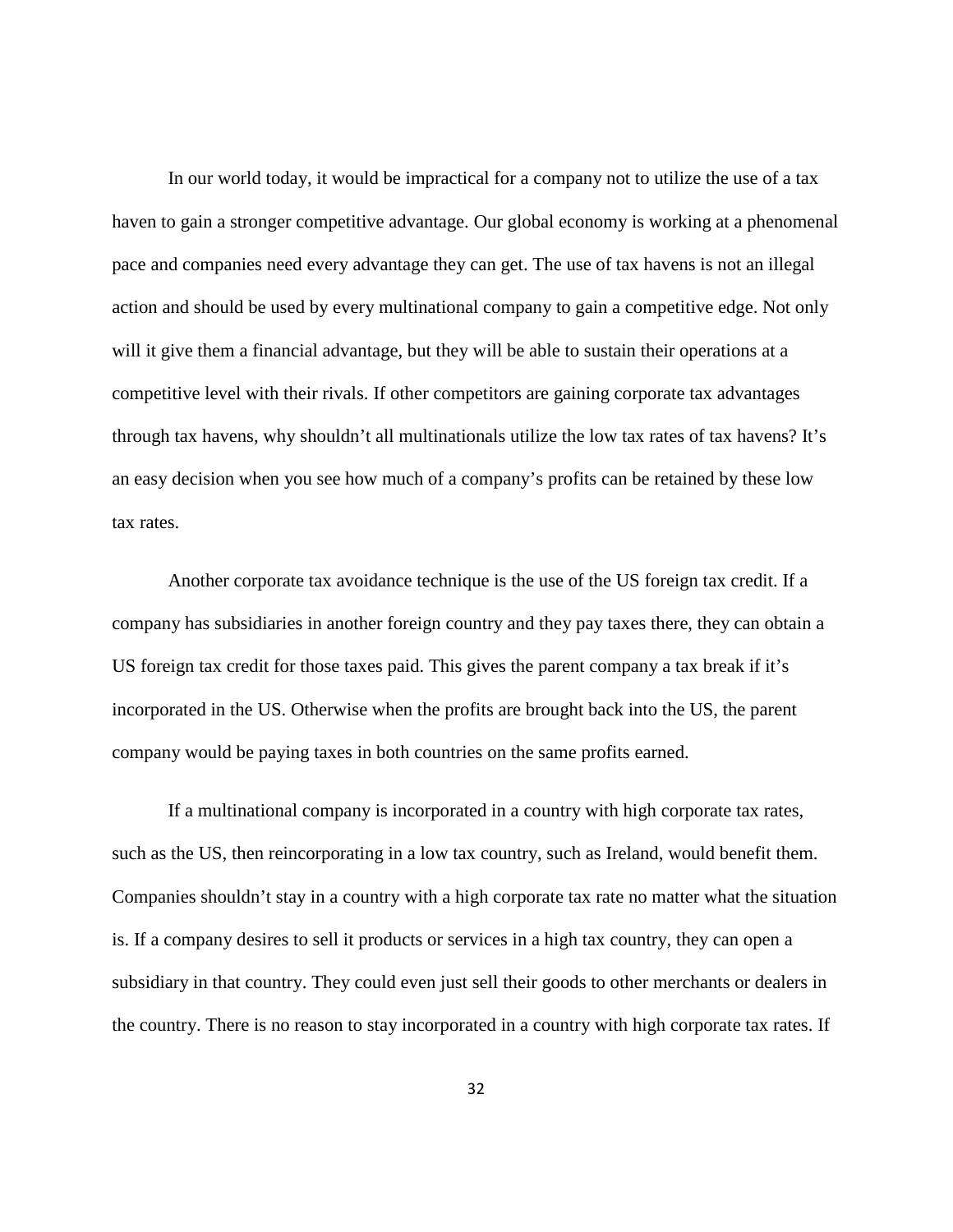there are severe enough penalties, such as the ones discussed earlier, it may be reasonable to stay. In the long run however, any company could benefit from the low corporate tax incentives offered by different countries around the world.

Corporate tax avoidance techniques on the international level are vital to a company's success. To stay competitive and to gain a sustainable advantage, it is the best interest of any multinational corporation to implement the use of corporate tax avoidance. These techniques are currently used by many multinational companies and have proven to be successful. They are what drive the competitiveness and rivalries with companies today. We need these corporate tax avoidance methods for companies to grow and develop in the fast pace world we live in. Without them, our global economy would be changing and growing at a much slower rate.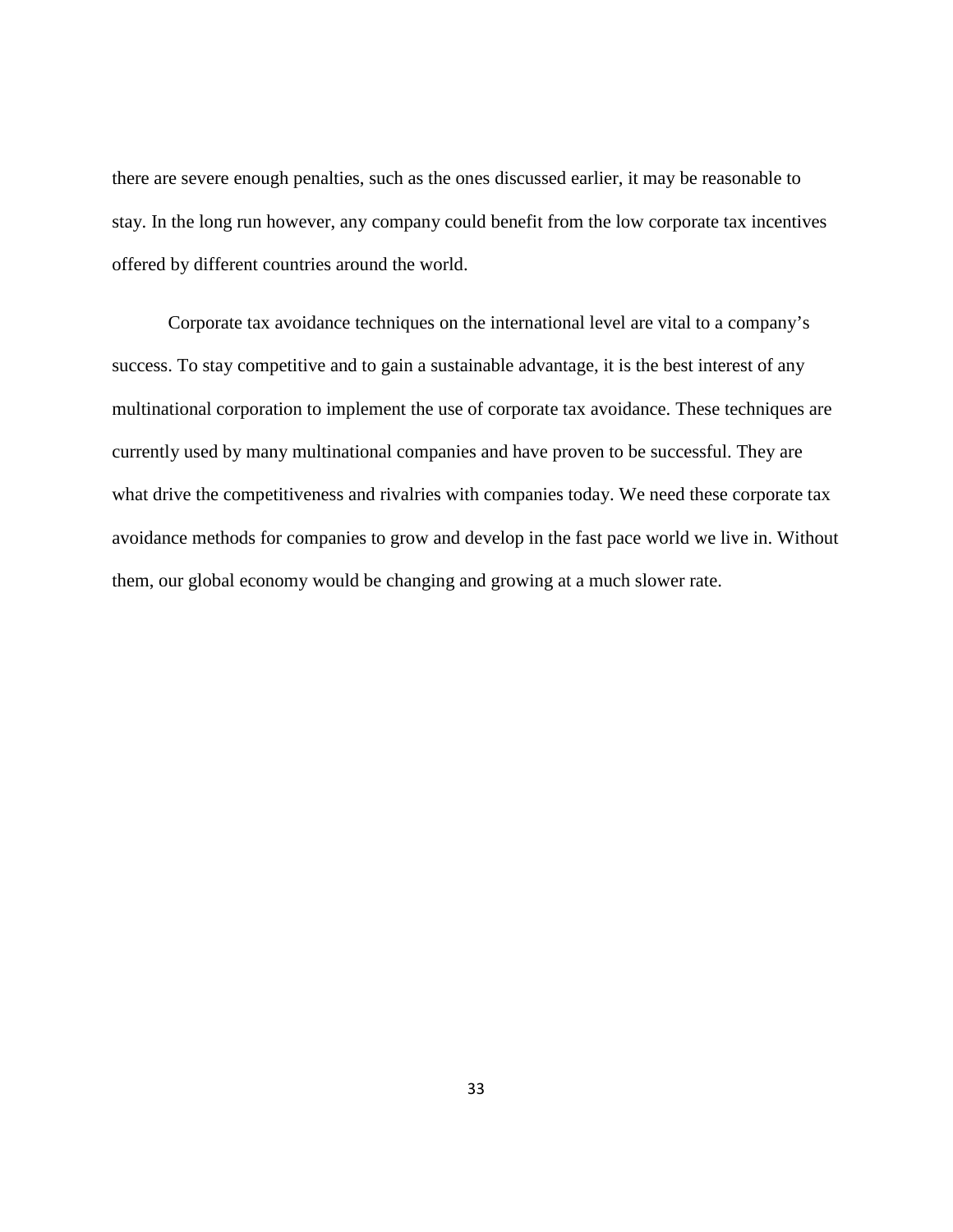#### **Bibliography**

- <span id="page-39-0"></span>"Article 26 of the OECD Model Tax Convention on Income and Capital." Organization for Economic Co-operation and Development. 12 Mar. 2010. <http://www.oecd.org/document/53/0,3343,en\_2649\_33767\_33614197\_1\_1\_1\_1,00.html  $\mathcal{L}$ .
- Baker, R. W. "Capitalism's Achilles heel: Dirty money and how to renew the free-market system." New York: John Wiley & Sons. Sat. 18 Dec. 2010.
- Butcher, Andrew. "Australian Federal Court Approves News Corporation Reincorporation to United States." News Corporation. Web. 17 Dec. 2010. <http://www.newscorp.com/news/news\_229.html>.
- Dharmapala. "What problems and opportunities are created by tax havens?" Oxford Review of Economic Policy, 24(4), 661-679. Retrieved February 23, 2010, from ABI/INFORM Global. (Document ID: 1634812471).
- Dyreng, S. & Lindsey, B. "Using Financial Accounting Data to Examine the Effect of Foreign Operations Located in Tax Havens and Other Countries on U.S. Multinational Firms' Tax Rates." Journal of Accounting Research, 47(5), 1283-1316. Retrieved February 15, 2010, from ABI/INFORM Global. (Document ID: 1878659551).
- Hines Jr., James R. "International Tax Seminarfor Congressional Staff." Lecture. International Tax Policy Forum. 20 Feb. 2009.

<http://www.itpf.pwc.com/ITPF/ITPF.nsf/Main?OpenFrameset>.